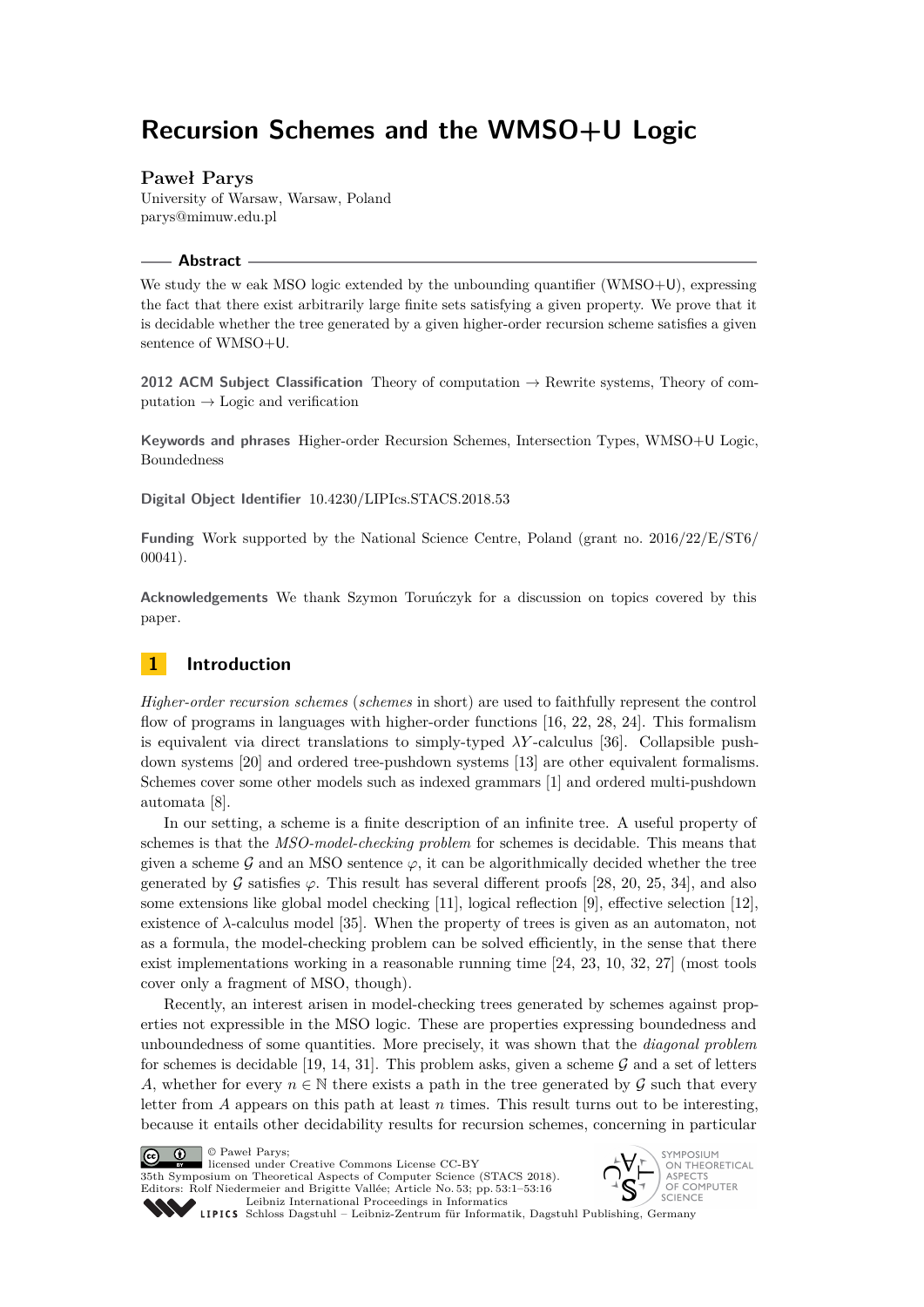#### **53:2 Recursion Schemes and the WMSO+U Logic**

computability of the downward closure of recognized languages [\[38\]](#page-15-1), and the problem of separability by piecewise testable languages [\[15\]](#page-13-6).

In this paper we show a result of a more general style. Instead of considering a particular property, like in the diagonal problem, we consider a logic capable to express properties talking about boundedness. More precisely, we choose the WMSO+U logic. This logic extends WMSO (a fragment of MSO in which one can quantify only over finite sets) by the unbounding quantifier,  $U$  [\[3\]](#page-12-6). A formula using this quantifier,  $UX, \varphi$ , says that  $\varphi$  holds for arbitrarily large finite sets *X*. The WMSO+U logic was widely considered in the context of infinite words [\[4\]](#page-12-7) and infinite trees [\[18,](#page-13-7) [7,](#page-12-8) [5\]](#page-12-9).

The goal of this paper is to prove the following theorem.

<span id="page-1-1"></span> $\triangleright$  **Theorem 1.** It is decidable whether the tree generated by a given scheme satisfies a given WMSO+U *sentence.*

In our solution, we depend on several earlier results. First, we translate WMSO+U formulae to an equivalent automata model using the notion of logical types (aka. composition method) following a long series of previous work (some selection: [\[17,](#page-13-8) [37,](#page-15-2) [26,](#page-14-9) [2,](#page-12-10) [18,](#page-13-7) [30\]](#page-14-10)). Second, we use the logical-reflection property of schemes [\[9\]](#page-12-3). It says that given a scheme  $\mathcal G$  and an MSO sentence  $\varphi$  one can construct a scheme  $\mathcal G_{\varphi}$  generating the same tree as  $\mathcal G$ , where in every node it is additionally written whether  $\varphi$  is satisfied in the subtree starting in this node. Third, from our previous work on the diagonal problem [\[29,](#page-14-11) [31\]](#page-14-8), we deduce an analogous property for the diagonal problem, which we call *diagonal reflection* (Theorem [6\)](#page-7-0): given a scheme  $G$  we can construct a scheme  $G_{diag}$  generating the same tree as  $G$ , where every node is additionally annotated by the solution of the diagonal problem in the subtree starting in this node. We believe that Theorem [6](#page-7-0) is a contribution of independent interest. Finally, we use the fact that schemes can be composed with finite tree transducers transforming the generated trees; this follows directly from the equivalence between schemes and collapsible pushdown systems [\[20\]](#page-13-2).

We remark that the model-checking problem for the full MSO logic (equipped with quantification over infinite sets) combined with the U quantifier is undecidable already over the infinite word without labels [\[6\]](#page-12-11), so even more over all fancy trees that can be generated by higher-order recursion schemes. For this reason it is necessary to restrict the quantification to finite sets.

Our paper is structured as follows. In Section [2](#page-1-0) we introduce all necessary definitions. In Section [3](#page-3-0) we show how to translate WMSO+U sentences to automata. In Section [4](#page-7-1) we give a theorem concerning diagonal reflection. Next, in Section [5,](#page-9-0) we finish the proof of the main theorem. We conclude in Section [6](#page-10-0) by listing some possible extensions of our results.

## <span id="page-1-0"></span>**2 Preliminaries**

The powerset of a set *X* is denoted  $\mathcal{P}(X)$ . For a relation *r*, we write  $r^*$  for the reflexive transitive closure of *r*. When *f* is a function, by  $f[x \mapsto y]$  we mean the function that maps *x* to *y* and every other  $z \in \text{dom}(f)$  to  $f(z)$ .

**Infinitary** *λ***-calculus.** We consider infinitary, simply-typed *λ*-calculus. In particular, each *λ*-term has an associated sort (aka. simple type). The set of *sorts* is constructed from a unique ground sort **o** using a binary operation  $\rightarrow$ ; namely **o** is a sort, and if  $\alpha$  and  $\beta$  are sorts, so is  $\alpha \rightarrow \beta$ . By convention,  $\rightarrow$  associates to the right, that is,  $\alpha \rightarrow \beta \rightarrow \gamma$  is understood as  $\alpha \rightarrow (\beta \rightarrow \gamma)$ .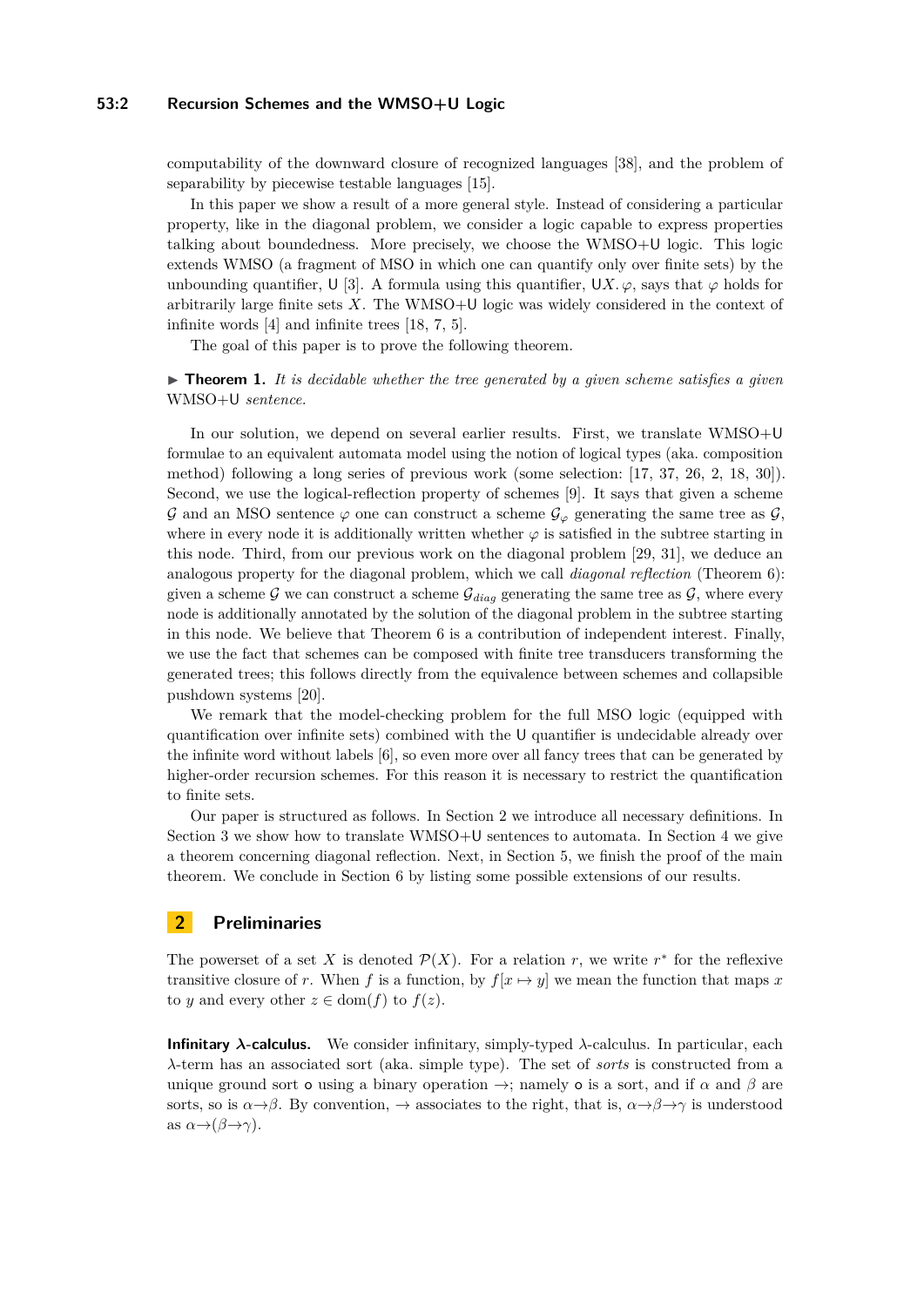While defining  $\lambda$ -terms we assume an infinite set of letters  $\Sigma$  (we use unranked letters; this subsumes the setting of ranked letters), and a set of variables  $\mathcal{V} = \{x^{\alpha}, y^{\beta}, z^{\gamma}\}\)$  containing infinitely many variables of every sort (sort of a variable is written in superscript). *Infinitary λ-terms* (or just *λ-terms*) are defined by coinduction, according to the following rules:

- node constructor—if  $a \in \Sigma$ , and  $K_1^{\circ}, \ldots, K_r^{\circ}$  are  $\lambda$ -terms, then  $(a \langle K_1^{\circ}, \ldots, K_r^{\circ} \rangle)^{\circ}$  is a *λ*-term,
- variable—every variable  $x^{\alpha} \in \mathcal{V}$  is a  $\lambda$ -term,  $\rightarrow$
- application—if  $K^{\alpha \to \beta}$  and  $L^{\alpha}$  are *λ*-terms, then  $(K^{\alpha \to \beta} L^{\alpha})^{\beta}$  is a *λ*-term, and  $\overline{\phantom{0}}$
- *λ*-binder—if  $K^{\beta}$  is a *λ*-term and  $x^{\alpha}$  is a variable, then  $(\lambda x^{\alpha}. K^{\beta})^{\alpha \rightarrow \beta}$  is a *λ*-term.

We naturally identify *λ*-terms differing only in names of bound variables. We often omit the sort annotations of *λ*-terms, but we keep in mind that every *λ*-term (and every variable) has a fixed sort. Free variables and subterms of a *λ*-term, as well as *β*-reductions, are defined as usually. A  $\lambda$ -term K is *closed* if it has no free variables. We restrict ourselves to those *λ*-terms for which the set of sorts of all subterms is finite.

**Trees; Böhm Trees.** A *tree* is defined as a *λ*-term that is built using only node constructors, that is, not using variables, applications, nor  $\lambda$ -binders. For a tree  $T = a \langle T_1, \ldots, T_r \rangle$ , its set of nodes is defined as the smallest set such that

- $\epsilon$  is a node of *T*, labeled by *a*, and
- if *v* is a node of  $T_i$  for some  $i \in \{1, \ldots, r\}$ , labeled by *b*, then *iv* is a node of *T*, also labeled by *b*.

A node *v* is the *i*-th child of *u* if  $v = ui$ . We say that two trees  $T, T'$  are of the same shape if they have the same nodes. By  $T\upharpoonright_v$  we denote the subtree of  $T$  starting in the node  $v$ , defined as one expects. For a (usually finite) subset  $\Sigma_0$  of  $\Sigma$ , and for  $r_{\text{max}} \in \mathbb{N}$ , a  $(\Sigma_0, r_{\text{max}})$ *-tree* is a tree in which all node labels belong to  $\Sigma_0$ , and in which every node has at most  $r_{\text{max}}$ children.

We consider Böhm trees only for closed *λ*-terms of sort o. For such a *λ*-term *K*, its *Böhm tree* is constructed by coinduction, as follows: if there is a sequence of  $\beta$ -reductions from *K* to a *λ*-term of the form  $a\langle K_1, \ldots, K_r \rangle$ , and  $T_1, \ldots, T_r$  are Böhm trees of  $K_1, \ldots, K_r$ , respectively, then  $a\langle T_1, \ldots, T_r \rangle$  is a Böhm tree of *K*; if there is no such sequence of  $\beta$ -reductions from *K*, then  $\omega\langle\rangle$  is a Böhm tree of *K* (where  $\omega \in \Sigma$  is a fixed letter). It is folklore that every closed *λ*-term of sort o has exactly one Böhm tree (the order in which *β*-reductions are performed does not matter); this tree is denoted by *BT*(*K*).

A closed  $\lambda$ -term  $K$  of sort **o** is called *fully convergent* if every node of  $BT(K)$  is explicitly created by a node constructor from *K* (e.g.,  $\omega\langle\rangle$  is fully convergent, while  $K = (\lambda x^{\circ}.x) K$ is not). More formally: we consider the  $\lambda$ -term  $K_{-\omega}$  obtained from K by replacing  $\omega$  with some other letter  $\omega'$ , and we say that *K* is fully convergent if in  $BT(K_{-\omega})$  there are no *ω*-labeled nodes.

**Higher-Order Recursion Schemes.** Our definition of schemes is less restrictive than usually, as we see them only as finite representations of infinite *λ*-terms. Thus a *higher-order recursion scheme* (or just a *scheme*) is a triple  $G = (\mathcal{N}, \mathcal{R}, N_0^{\circ})$ , where  $\mathcal{N} \subseteq \mathcal{V}$  is a finite set of nonterminals,  $\mathcal{R}$  is a function that maps every nonterminal  $N \in \mathcal{N}$  to a finite  $\lambda$ -term whose all free variables are contained in  $N$  and whose sort equals the sort of  $N$ , and  $N_0^{\circ} \in \mathcal{N}$  is a starting nonterminal, being of sort  $\mathbf{o}$ . We assume that elements of  $\mathcal N$  are not used as bound variables, and that  $\mathcal{R}(N)$  is not a nonterminal for any  $N \in \mathcal{N}$ .

For a scheme  $\mathcal{G} = (\mathcal{N}, \mathcal{R}, N_0)$ , and for a  $\lambda$ -term K whose free variables are contained in  $\mathcal{N}$ , we define the infinitary *λ*-term *generated by*  $\mathcal{G}$  from  $K$ , denoted  $\Lambda_{\mathcal{G}}(K)$ , by coinduction: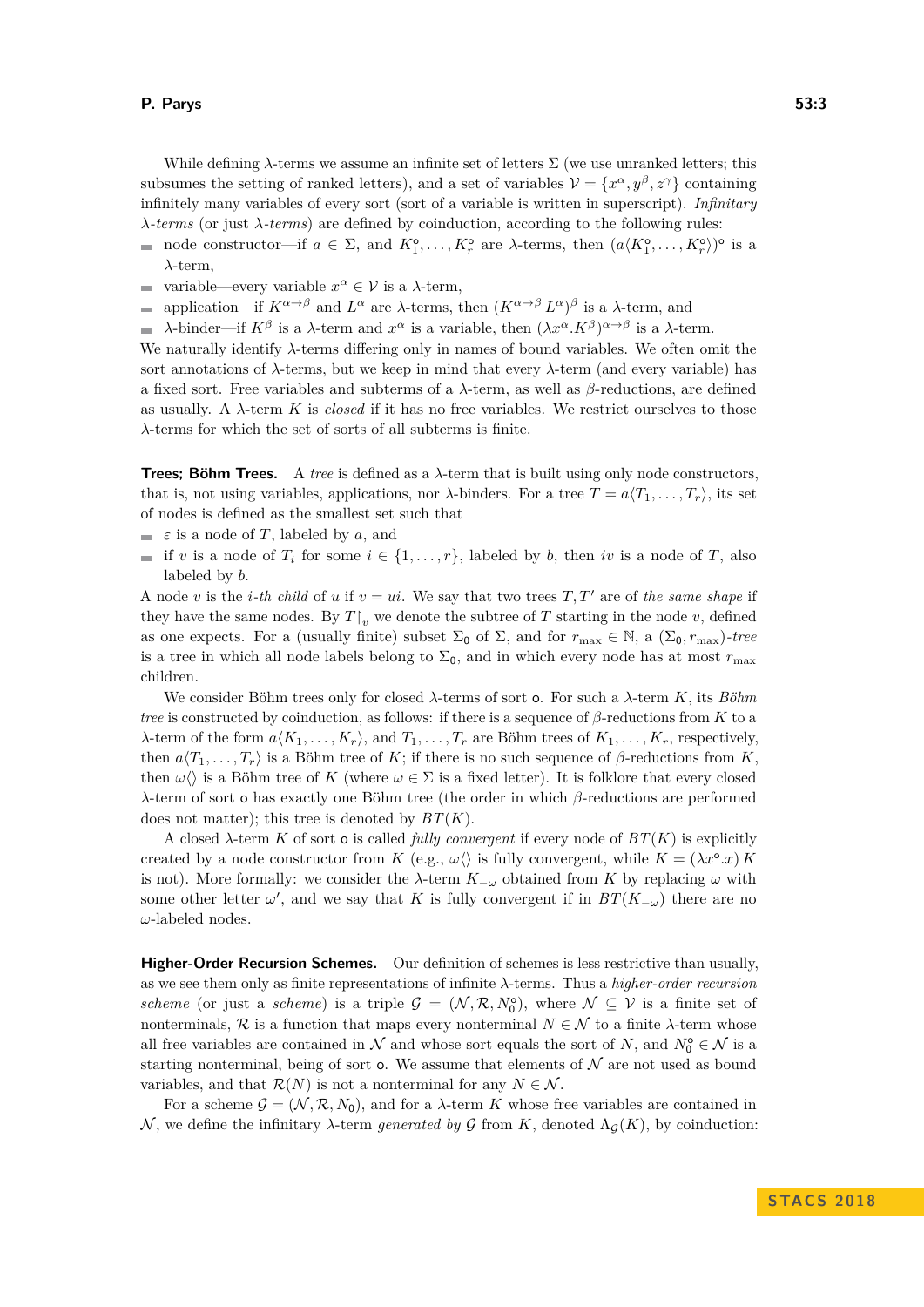to obtain  $\Lambda_{\mathcal{G}}(K)$  we replace in K every nonterminal  $N \in \mathcal{N}$  with  $\Lambda_{\mathcal{G}}(\mathcal{R}(N))$ . Observe that  $Λ<sub>G</sub>(K)$  is a closed  $λ$ -term of the same sort as K. The infinitary  $λ$ -term *generated by*  $G$ , denoted  $\Lambda(\mathcal{G})$ , equals  $\Lambda_{\mathcal{G}}(N_0)$ .

By the *tree generated by* G we mean  $BT(\Lambda(\mathcal{G}))$ . We write  $\Sigma_{\mathcal{G}}$  for the finite subset of Σ containing *ω* and letters used in node constructors appearing in  $G$ , and  $r_{\text{max}}(G)$  for the maximal arity of node constructors appearing in G. Clearly  $BT(\Lambda(\mathcal{G}))$  is a  $(\Sigma_{\mathcal{G}}, r_{\text{max}}(\mathcal{G}))$ -tree.

In our constructions it is convenient to consider only schemes generating fully-convergent *λ*-terms, which is possible due to the following standard result.

<span id="page-3-1"></span>► **Fact 2** ([\[33,](#page-14-12) page 14]). For every scheme G we can construct a scheme G' generating the same tree as  $G$ , and such that  $\Lambda(G')$  is fully convergent.

► **Example.** *Consider the scheme*  $G_1 = (\{M^o, N^{o \to o}\}, \mathcal{R}, M)$ *, where* 

$$
\mathcal{R}(N) = \lambda x^{\circ}.a\langle x, N(b\langle x \rangle) \rangle, \qquad \text{and} \qquad \mathcal{R}(M) = N(c\langle \rangle).
$$

*We obtain*  $\Lambda(\mathcal{G}_1) = K(c)$ *, where K is the unique*  $\lambda$ *-term such that*  $K = \lambda x^{\circ}.a\langle x, K(b\langle x \rangle)\rangle$ *.* The tree generated by  $\mathcal{G}_1$  equals  $a\langle T_0, a\langle T_1, a\langle T_2, \ldots \rangle \rangle$ , where  $T_0 = c\langle a\rangle$  and  $T_i = b\langle T_{i-1} \rangle$  for *all*  $i \geq 1$ *.* 

**WMSO+U.** For technical convenience, we use a variant of WMSO+U in which there are no first-order variables. It is easy to translate a formula from any standard syntax of WMSO+U to ours (at least when the maximal arity of considered trees is fixed). In the syntax of WMSO+U we have the following constructions:

$$
\varphi ::= a(X) | X \downarrow_i Y | X \subseteq Y | \varphi_1 \wedge \varphi_2 | \neg \varphi' | \exists_{\mathsf{fin}} X. \varphi' | \mathsf{U} X. \varphi' \quad \text{where } a \in \Sigma, i \in \mathbb{N}_+.
$$

We evaluate formulae of WMSO+U in  $\Sigma$ -labeled trees. Set variables are interpreted as finite sets of nodes, and the semantics of formulae is defined as follows:

- $a(X)$  holds when every node in X is labeled by  $a$ ,
- $\blacksquare$  *X*  $\lambda_i$  *Y* holds when both *X* and *Y* are singletons, and the unique node in *Y* is the *i*-th child of the unique node in *X*,
- $X \subseteq Y$ ,  $\varphi_1 \wedge \varphi_2$ , and  $\neg \varphi'$  are defined as expected,
- $\exists_{fin} X. \varphi'$  holds when  $\varphi'$  holds for some finite set of nodes X, and
- UX. $\varphi'$  holds when for every  $n \in \mathbb{N}$ ,  $\varphi'$  holds for some finite set of nodes X of cardinality at least *n*.

## <span id="page-3-0"></span>**3 Nested U-Prefix Automata**

In this section we give a definition of nested U-prefix automata, a formalism equivalent to the WMSO+U logic. A U-prefix automaton is a pair  $\mathcal{A} = (Q, Q_{\text{imp}}, \Delta)$ , where Q is a finite set of states,  $Q_{\text{imp}} \subseteq Q$  is a set of *important* states, and  $\Delta \subseteq Q \times \Sigma \times (Q \cup {\{\top\}})^*$  is a finite transition relation (we assume  $\top \notin Q$ ). A *run* of A on a tree T is a mapping  $\rho$  from the set of nodes of *T* to  $Q \cup {\{\top\}}$  such that

- $\blacksquare$  there are only finitely many nodes *v* such that *ρ*(*v*) ∈ *Q*, and
- for every node *v* of *T*, with label *a* and *r* children, it holds that either  $\rho(v) = \top = \rho(v1)$  $\dots = \rho(vr)$  or  $(\rho(v), a, \rho(v1), \dots, \rho(vr)) \in \Delta$ .

We use U-prefix automata as transducers, relabeling nodes of  $T$ : we define  $\mathcal{A}(T)$  to be the tree of the same shape as  $T$ , and such that its every node  $v$  is labeled by a function  $f_v: Q \to \{0, 1, 2\}$ , which assigns to every state  $q \in Q$ :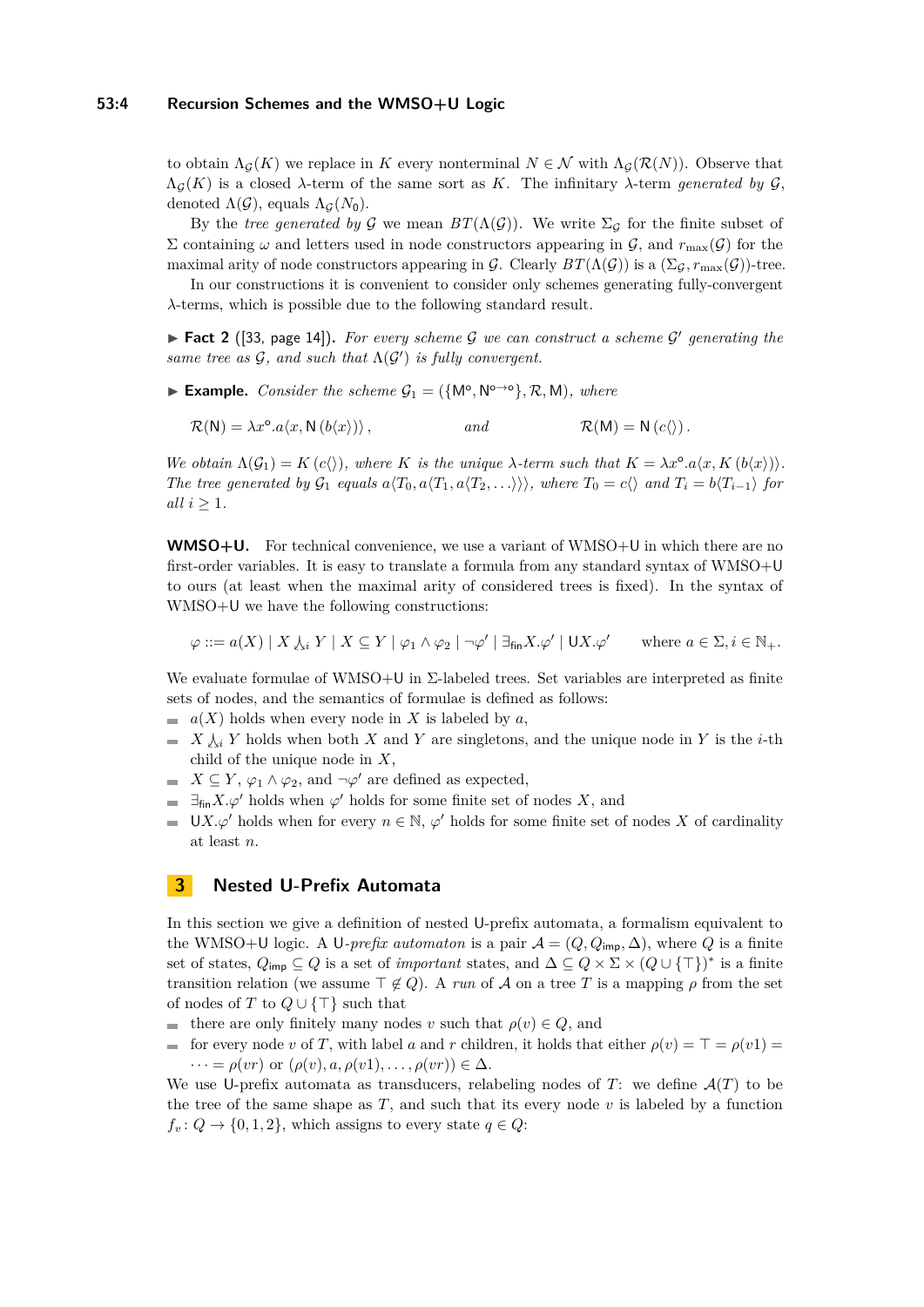- 2, if for every  $n \in \mathbb{N}$  there is a run  $\rho_n$  of A on  $T\vert_v$  that assigns q to the root of  $T\vert_v$ , and such that for at least *n* nodes *w* it holds that  $\rho_n(w) \in Q_{\text{imp}}$ ;
- 1, if the above does not hold, but there is a run of  $\mathcal A$  on  $T\mathcal V_v$  that assigns  $q$  to the root of  $\sim$  $T|_v$ ;
- $\blacksquare$  0, if none of the above holds.

By the *output alphabet* of A we mean the set of functions  $\Sigma^{\text{out}}(A) = \{0, 1, 2\}^Q$ ; we assume that  $\{0,1,2\}^Q \subseteq \Sigma$ .

A *nested* U-prefix automaton is a sequence  $A = A_1 \circ \cdots \circ A_k$  of U-prefix automata, where  $k \geq 1$ . We define  $\mathcal{A}(T)$  to be  $\mathcal{A}_k(\ldots(\mathcal{A}_1(T))\ldots)$ . The output alphabet of  $\mathcal{A}_k$ , denoted  $\Sigma^{\text{out}}(\mathcal{A})$ , equals  $\Sigma^{\text{out}}(\mathcal{A}_k)$ . The key property is that these automata can check properties expressed in WMSO+U (actually, they are equivalent to WMSO+U, but we need only the one direction here).

<span id="page-4-0"></span>**► Lemma 3.** *Let*  $\Sigma_0$   $\subseteq$   $\Sigma$  *be a finite fragment of the alphabet, and let*  $r_{\text{max}} \in \mathbb{N}$ *. Then for*  $every$  WMSO+U *sentence*  $\varphi$  *we can construct a nested* U-prefix automaton A, and a subset  $\Sigma_{\mathsf{F}} \subseteq \Sigma^{\text{out}}(\mathcal{A})$  such that for every  $(\Sigma_0, r_{\max})$ -tree T, it holds that T satisfies  $\varphi$  if and only if *the root of*  $\mathcal{A}(T)$  *is labeled by a letter in*  $\Sigma$ <sub>F</sub>.

We remark that Bojańczyk and Toruńczyk [\[7\]](#page-12-8) introduce another model of automata equivalent to WMSO+U: nested limsup automata. A common property of these two models is that both of them are nested, but the components are of different form.

Recall that our aim is to evaluate  $\varphi$  in a tree *T* generated by a particular recursion scheme  $\mathcal{G}$ , so the restriction to  $(\Sigma_0, r_{\max})$ -trees is not harmful: as  $(\Sigma_0, r_{\max})$  we are going to take  $(\Sigma_{\mathcal{G}}, r_{\max}(\mathcal{G})).$ 

We now come to the proof of Lemma [3.](#page-4-0) We notice that due to the nested structure, our automata are quite close to the logic. Nondeterminism on particular levels of the automaton may realize the choices done by particular quantifiers of the formula. Moreover, in effect of applying an automaton we check whether something is unbounded, which corresponds to the U quantifiers. As states of the automaton we will take *phenotypes* (aka. logical types), which are defined next.

Fix some finite set  $\mathcal F$  of variables, such that all variables appearing in WMSO+U formulae under consideration come from this set. Let  $\varphi$  be a formula of WMSO+U, let *T* be a tree. and let  $\nu$  be a valuation assigning finite sets of nodes of T to variables from F. We define the  $\varphi$ -phenotype of *T* under valuation *ν*, denoted  $[T]_{\varphi}^{\nu}$ , by induction on the size of  $\varphi$  as follows: if  $\varphi$  is of the form  $a(X)$  (for some symbol  $a \in \Sigma$ ) or  $X \subseteq Y$  then  $[T]^{\nu}_{\varphi}$  is the logical value

of  $\varphi$  in *T*,  $\nu$ , that is, **tt** if *T*,  $\nu \models \varphi$  and ff otherwise,

if  $\varphi$  is of the form  $X \downarrow_i Y$ , then  $[T]_{\varphi}^{\nu}$  equals:

- $=$  **tt** if  $T, \nu \models \varphi,$
- $=$  empty if  $\nu(X) = \nu(Y) = \emptyset$ ,
- $\bullet$  root if  $\nu(X) = \emptyset$  and  $\nu(Y) = {\varepsilon},$  and
- $\blacksquare$  ff otherwise,
- if  $\varphi = (\psi_1 \wedge \psi_2)$ , then  $[T]_{\varphi}^{\nu} = ([T]_{\psi_1}^{\nu}, [T]_{\psi_2}^{\nu}),$
- if  $\varphi = (\neg \psi)$ , then  $[T]_{\varphi}^{\nu} = [T]_{\psi}^{\nu}$ , and
- if  $\varphi = \exists_{\text{fin}} X. \psi$  or  $\varphi = \bigcup X. \psi$ , then

$$
[T]^\nu_\varphi=\left(\{\sigma\mid \exists X^T.\, [T]^{ \nu[X\mapsto X^T]}_\psi=\sigma\}, \{\sigma\mid \forall n.\, \exists X^T.\, [T]^{ \nu[X\mapsto X^T]}_\psi=\sigma \wedge |X^T|\geq n\}\right),
$$

where  $X^T$  ranges over finite sets of nodes of  $T$  and  $n$  ranges over  $\mathbb N$ .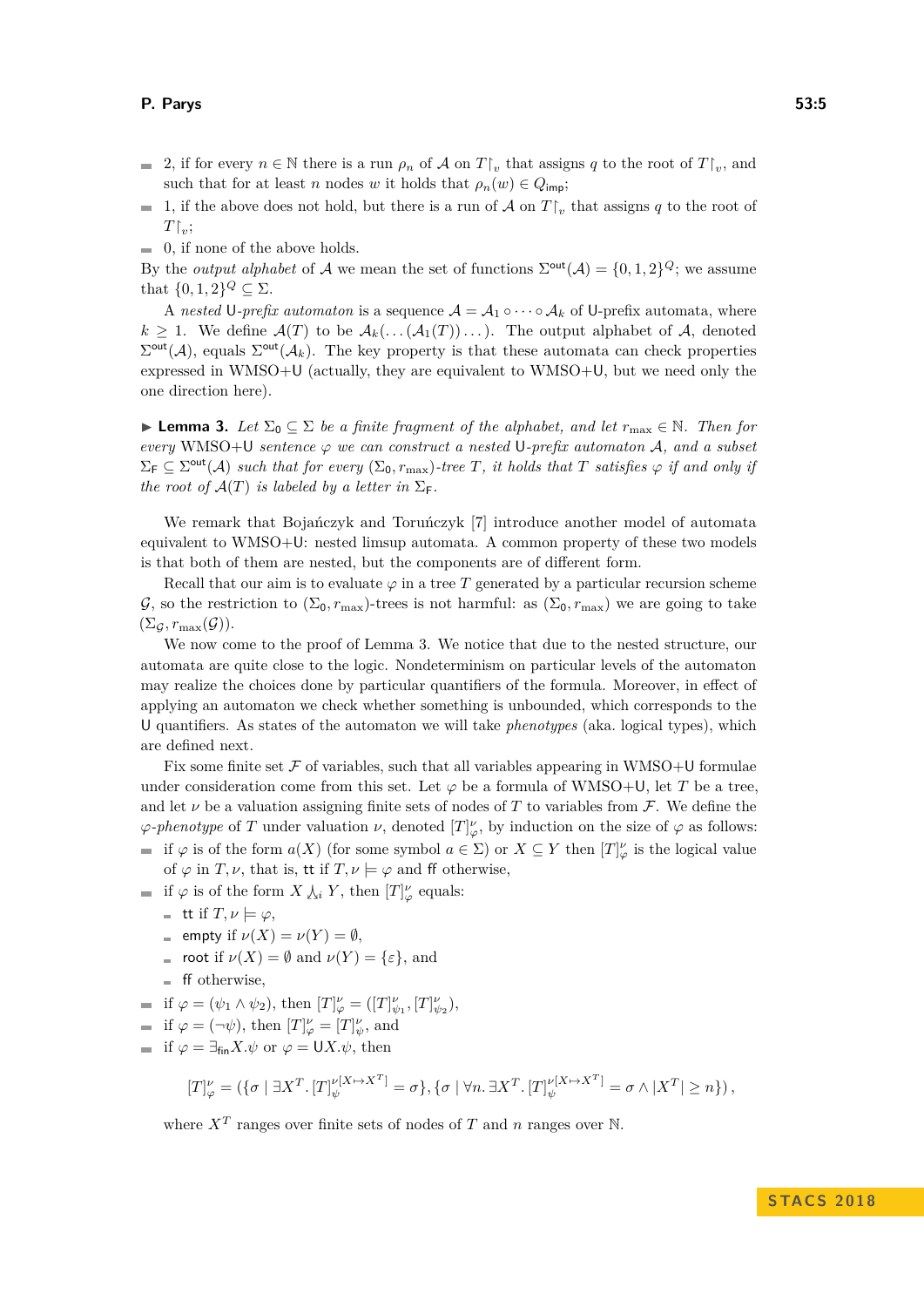#### **53:6 Recursion Schemes and the WMSO+U Logic**

For each  $\varphi$ , let *Pht*<sub> $\varphi$ </sub> denote the set of all potential  $\varphi$ -phenotypes. Namely, *Pht*<sub> $\varphi$ </sub> = {tt, ff} in the first case,  $Pht_{\varphi} = \{ \text{tt}, \text{empty}, \text{root}, \text{ff} \}$  in the second case,  $Pht_{\varphi} = Pht_{\psi_1} \times Pht_{\psi_2}$  in the third case,  $Pht_{\varphi} = Pht_{\psi}$  in the fourth case, and  $Pht_{\varphi} = (\mathcal{P}(Pht_{\psi}))^2$  in the last case.

We immediately see two facts. First,  $Pht_{\varphi}$  is finite for every  $\varphi$ . Second, the fact whether  $\varphi$ holds in  $T, \nu$  is determined by  $[T]_{\varphi}^{\nu}$ . This means that there is a function  $tv_{\varphi} \colon Pht_{\varphi} \to \{\text{tt}, \text{ff}\}\$ such that  $tv_{\varphi}([T]_{\varphi}^{\nu}) = \mathsf{tt}$  if and only if  $T, \nu \models \varphi$ .

Next, we observe that phenotypes behave in a compositional way, as formalized below. Here for a valuation *ν* and a node *v*, by  $\nu|_v$  we mean the valuation that restricts  $\nu$  to the subtree starting at *v*, that is, maps every variable  $X \in \mathcal{F}$  to  $\{w \mid vw \in \nu(X)\}.$ 

<span id="page-5-0"></span> $▶$  **Lemma 4** (cf. [\[18,](#page-13-7) [30\]](#page-14-10)). *For every letter*  $a \in \Sigma$ *, every*  $r \in \mathbb{N}$ *, and every formula*  $\varphi$ *, one can compute a function*  $Comp_{a,r,\varphi} : \mathcal{P}(\mathcal{F}) \times (Pht_{\varphi})^r \to Pht_{\varphi}$  such that for every tree T whose *root has label a and r children, and for every valuation ν,*

$$
[T]_{\varphi}^{\nu} = Comp_{a,r,\varphi}(\{X \in \mathcal{F} \mid \varepsilon \in \nu(X)\}, [T \upharpoonright_1]_{\varphi}^{\nu \upharpoonright_1}, \ldots, [T \upharpoonright_r]_{\varphi}^{\nu \upharpoonright_r} ).
$$

**Proof.** We proceed by induction on the size of  $\varphi$ .

When  $\varphi$  is of the form  $b(X)$  or  $X \subseteq Y$ , then we see that  $\varphi$  holds in  $T, \nu$  if and only if it holds in every subtree  $T\upharpoonright_i \nu \upharpoonright_i$  and in the root of *T*. Thus for  $\varphi = b(X)$  as  $Comp_{a,r,\varphi}(R,\tau_1,\ldots,\tau_r)$ we take tt when  $\tau_i =$  tt for all  $i \in \{1, ..., r\}$  and either  $a = b$  or  $X \notin R$ . For  $\varphi = (X \subseteq Y)$ the last part of the condition is replaced by "if  $X \in R$  then  $Y \in R$ ".

Next, suppose that  $\varphi = (X \downarrow_k Y)$ . Then as  $Comp_{a,r,\varphi}(R,\tau_1,\ldots,\tau_r)$  we take

- tt if  $\tau_j =$  tt for some  $j \in \{1, ..., r\}$ , and  $\tau_i =$  empty for all  $i \in \{1, ..., r\} \setminus \{j\}$ , and  $X \notin R$ , m. and  $Y \notin R$ ,
- **■** tt also if  $\tau_k$  = root, and  $\tau_i$  = empty for all  $i \in \{1, \ldots, r\} \setminus \{k\}$ , and  $X \in R$ , and  $Y \notin R$ ,
- empty if  $\tau_i$  = empty for all  $i \in \{1, \ldots, r\}$ , and  $X \notin R$ , and  $Y \notin R$ ,  $\blacksquare$
- **■** root if  $\tau_i$  = empty for all  $i \in \{1, \ldots, r\}$ , and  $X \notin R$ , and  $Y \in R$ , and
- ff otherwise.

By comparing this definition with the definition of the phenotype we immediately see that the thesis is satisfied.

When  $\varphi = (\neg \psi)$ , we simply take  $Comp_{a,r,\varphi} = Comp_{a,r,\psi}$ , and when  $\varphi = (\psi_1 \wedge \psi_2)$ , as  $Comp_{a,r,\varphi}(R,(\tau_1^1,\tau_1^2),\ldots,(\tau_r^1,\tau_r^2))$  we take the pair of  $Comp_{a,r,\psi_i}(R,\tau_1^i,\ldots,\tau_r^i)$  for  $i \in \{1,2\}$ .

Finally, suppose that  $\varphi = \exists_{fin} X.\psi$  or  $\varphi = \bigcup X.\psi$ . Let *A* be the set of tuples  $(\sigma_1, \ldots, \sigma_r) \in$  $\tau_1 \times \cdots \times \tau_r$ , and let *B* be the set of tuples  $(\sigma_1, \ldots, \sigma_r)$  such that  $\sigma_j \in \rho_j$  for some  $j \in \{1, \ldots, r\}$ and  $\sigma_i \in \tau_i$  for all  $i \in \{1, \ldots, r\} \setminus \{j\}$ . As  $Comp_{a,r,\varphi}(R,(\tau_1,\rho_1),\ldots,(\tau_r,\rho_r))$  we take

$$
(\{Comp_{a,r,\psi}(R\cup\{X\},\sigma_1,\ldots,\sigma_r),Comp_{a,r,\psi}(R\setminus\{X\},\sigma_1,\ldots,\sigma_r)\mid (\sigma_1,\ldots,\sigma_r)\in A\},\
$$
  

$$
\{Comp_{a,r,\psi}(R\cup\{X\},\sigma_1,\ldots,\sigma_r),Comp_{a,r,\psi}(R\setminus\{X\},\sigma_1,\ldots,\sigma_r)\mid (\sigma_1,\ldots,\sigma_r)\in B\}).
$$

The two possibilities,  $R \cup \{X\}$  and  $R \setminus \{X\}$ , correspond to the fact that when quantifying over *X*, the root of *T* may be either taken to *X* or not. The second coordinate is computed correctly due to the pigeonhole principle: if for every *n* we have a set  $X_n^T$  of cardinality at least *n* (satisfying some property), then we can choose an infinite subsequence of these sets such that either the root belongs to all of them or to none of them, and one can choose some  $j \in \{1, \ldots, r\}$  such that the sets contain unboundedly many descendants of *j*.

We now concentrate on phenotypes under the valuation  $\nu_{\emptyset}$  that maps every variable to the empty set.

<span id="page-5-1"></span>**► Lemma 5.** Let  $\Sigma_0 \subseteq \Sigma$  be a finite fragment of the alphabet, and let  $r_{\text{max}} \in \mathbb{N}$ . Then for  $every$  WMSO+U *formula*  $\varphi$  *we can construct a nested* U-prefix automaton A, and a function  $f: \Sigma^{\text{out}}(\mathcal{A}) \to \text{Pht}_{\varphi}$  *such that for every*  $(\Sigma_0, r_{\max})$ -tree *T* the root of  $\mathcal{A}(T)$  is labeled by a *letter*  $\eta$  *such that*  $f(\eta) = [T]_{\varphi}^{\nu_{\emptyset}}$ .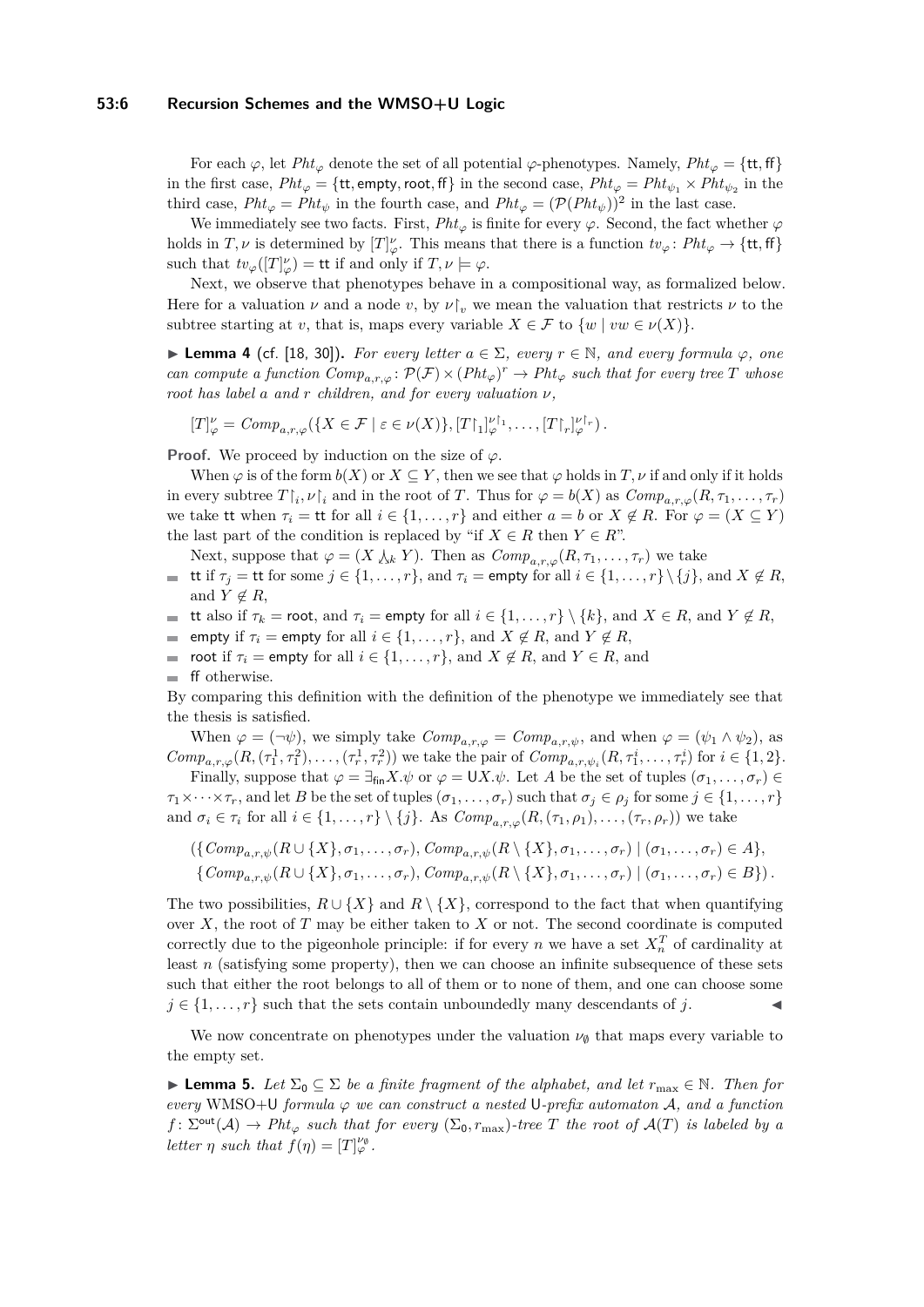**Proof.** Induction on the size of  $\varphi$ . Since all variables are mapped to the empty set, if  $\varphi$  is of the form  $a(X)$  or  $X \subseteq Y$ , then the  $\varphi$ -phenotype of every tree is tt. Thus every A works fine, only f has to map whole its output alphabet to tt. Similarly, if  $\varphi = (X \setminus i, Y)$ , the  $\varphi$ -phenotype is always empty. For  $\varphi = (\neg \psi)$  the situation is also trivial: we can directly use the induction assumption since  $[T]_{\varphi}^{\nu_{\emptyset}} = [T]_{\psi}^{\nu_{\emptyset}}$ .

Suppose that  $\varphi = (\psi_1 \wedge \psi_2)$ . Then from the induction assumption we have automata B and C (together with functions *g* and *h*) computing  $\psi_1$ -phenotypes and  $\psi_2$ -phenotypes. It is a routine to alter  $\mathcal B$  so that from the label of every node  $v$  in the output tree  $\mathcal B(T)$  one can read the original label of *v* from *T* (this amounts to adding  $\Sigma_0$  to the state set of every layer, together with appropriate transitions). We also alter  $C$  so that it reads the output alphabet of B instead  $\Sigma_0$ ; it bases its operation on the original labels from T that can be recovered from the letters, and it copies the information about *ψ*1-phenotypes, so that it can be read at the end. After these modifications, we take  $\mathcal{A} = \mathcal{B} \circ \mathcal{C}$ . Then from the label of the root of  $\mathcal{A}(T)$  one can read both  $[T]_{\psi_1}^{\nu_\emptyset}$  (copied from the output of  $\mathcal{B})$  and  $[T]_{\psi_2}^{\nu_\emptyset}$  (calculated by  $\mathcal{C}$ ), so  $[T]_{\varphi}^{\nu_{\emptyset}}$  can be determined.

Finally, suppose that  $\varphi = \exists_{\text{fin}} X. \psi$  or  $\varphi = \bigcup X. \psi$ . By the induction assumption we have an automaton  $\mathcal{B}$  and a function  $g$  such that for every node  $v$  of  $T$ , the root of  $\mathcal{B}(T|_v)$  is labeled by a letter  $\eta_v$  such that  $g(\eta_v) = [T \gamma_v]_{\psi}^{\nu_{\emptyset}}$ . As before, we can also assume that there is a function *h* such that additionally  $h(\eta_v)$  is the original label of *v* in *T*. Recall that  $\mathcal{B}(T)$  has the same shape as *T*, and actually  $(\mathcal{B}(T))|_{v} = \mathcal{B}(T|_{v})$  for every node *v*. We construct a new layer  $\mathcal{A}'$ , which calculates  $\varphi$ -phenotypes basing on  $\psi$ -phenotypes, and we take  $\mathcal{A} = \mathcal{B} \circ \mathcal{A}'$ . As the state set of A' we take  $Q = \{0,1\} \times Pht_{\psi}$ ; states from  $\{1\} \times Pht_{\psi}$  are considered as important. Transitions are determined by the *Comp* predicate from Lemma [4.](#page-5-0) More precisely, for every  $r \leq r_{\text{max}}$ , every  $\eta \in \Sigma^{\text{out}}(\mathcal{B})$ , and all  $((i_1, \sigma_1), \ldots, (i_r, \sigma_r)) \in Q^r$  we have transitions

$$
((0, Comp_{h(\eta), r, \psi}(\emptyset, \sigma_1, \dots, \sigma_r)), \eta, (i_1, \sigma_1), \dots, (i_r, \sigma_r)),
$$
  
and  

$$
((1, Comp_{h(\eta), r, \psi}(\{X\}, \sigma_1, \dots, \sigma_r)), \eta, (i_1, \sigma_1), \dots, (i_r, \sigma_r)).
$$

Moreover, we have transitions that read the *ψ*-phenotype from the label:

$$
((0, g(\eta)), \eta, \underbrace{\top, \dots, \top}_{r}) \qquad \qquad \text{for } r \leq r_{\text{max}}.
$$

We notice that there is a direct correspondence between runs of  $\mathcal{A}'$  and choices of a set of nodes *X<sup>T</sup>* to which the variable *X* is mapped. The first coordinate of the state is set to 1 in nodes chosen to the set  $X<sup>T</sup>$ . The second coordinate contains the  $\psi$ -phenotype under the valuation mapping *X* to  $X<sup>T</sup>$  and every other variable to the empty set. In some nodes below the chosen set  $X^T$  we use the transitions of the second kind, reading the  $\psi$ -phenotype from the label; it does not matter in which nodes this is done, as everywhere a correct  $\psi$ -phenotype is written. The fact that we quantify only over finite sets  $X<sup>T</sup>$  corresponds to the fact that the run of  $A'$  can assign non- $\top$  states only to a finite prefix of the tree. Moreover, the cardinality of *X<sup>T</sup>* is reflected by the number of important states assigned by a run. It follows that for every  $\sigma \in Pht_{\psi}$ ,

- there exists a finite set  $X^T$  of nodes of *T* such that  $[T]_{\psi}^{\nu_{\emptyset}[X \mapsto X^T]} = \sigma$  if and only if for some  $i \in \{0,1\}$  there is a run of A' on  $\mathcal{B}(T)$  that assigns  $(i, \sigma)$  to the root, and
- for every  $n \in \mathbb{N}$  there exists a finite set  $X_n^T$  of nodes of *T* such that  $[T]_{\psi}^{\nu_{\emptyset}[X \mapsto X_n^T]} = \sigma$  and  $|X_n^T| \ge n$  if and only if for some  $i \in \{0,1\}$  and for every  $n \in \mathbb{N}$  there is a run  $\rho_n$  of A' on  $\mathcal{B}(T)$  that assigns  $(i, \sigma)$  to the root, and such that  $\rho_n$  assigns an important state to at least *n* nodes.

Thus looking at the root's label in  $\mathcal{A}(T)$  we can determine  $[T]_{\varphi}^{\nu_{\phi}}$  $\frac{\nu_{\emptyset}}{\varphi}$  .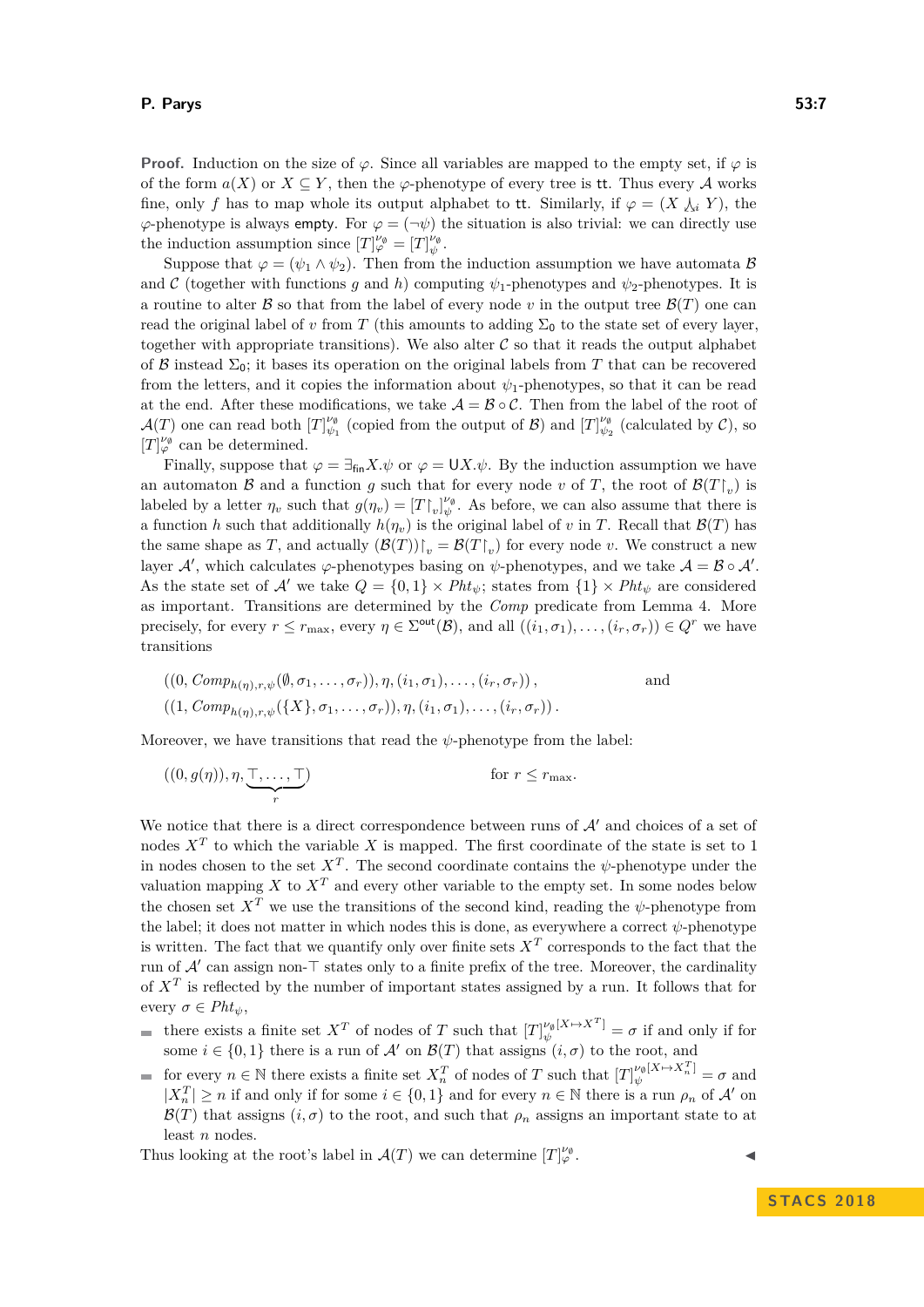#### **53:8 Recursion Schemes and the WMSO+U Logic**

Now the proof of Lemma [3](#page-4-0) follows easily. Indeed, when  $\varphi$  is a sentence (has no free variables),  $[T]_{\varphi}^{\nu_{\emptyset}}$  determines whether  $\varphi$  holds in *T*. Thus it is enough to take the automaton  $\mathcal A$ constructed in Lemma [5,](#page-5-1) and replace the function *f* by the set  $\Sigma_F = \{ \eta \in \Sigma^{\text{out}}(\mathcal{A}) \mid tv_{\varphi}(f(\eta)) \}.$ 

## <span id="page-7-1"></span>**4 Diagonal Reflection**

The goal of this section is to justify the property of diagonal reflection (Theorem [6\)](#page-7-0).

By  $\#_a(U)$  we denote the number of *a*-labeled nodes in a (finite) tree U. For a set of (finite) trees  $\mathcal L$  and a set of symbols A, we define a predicate  $Diag_A(\mathcal L)$ , which holds if for every  $n \in \mathbb{N}$  there is some  $U_n \in \mathcal{L}$  such that for all  $a \in A$  it holds that  $\#_a(U_n) \geq n$ .

Originally, in the diagonal problem we consider nondeterministic higher-order recursion schemes, which instead of generating a single infinite tree, recognize a set of finite trees. We use here an equivalent formulation, in which the set of finite trees is encoded in a single infinite tree. To this end, we use a special letter  $\mathsf{nd} \in \Sigma$ , denoting a nondeterministic choice. We write  $T \rightarrow_{\text{nd}} U$  if U is obtained from T by choosing some nd-labeled node u not having any nd-labeled ancestors, and some its child *v*, and attaching  $T\vert_v$  in place of  $T\vert_u$ . In other words,  $\rightarrow_{\text{nd}}$  is the smallest relation such that  $\text{nd}\langle T_1, \ldots, T_r \rangle \rightarrow_{\text{nd}} T_j$  for  $j \in \{1, \ldots, r\}$ , and if  $T_j \rightarrow_{\text{nd}} T'_j$  for some  $j \in \{1, ..., r\}$ , and  $T_i = T'_i$  for all  $i \in \{1, ..., r\} \setminus \{j\}$ , then  $a\langle T_1,\ldots,T_r\rangle \rightarrow_{\text{nd}} a\langle T'_1,\ldots,T'_r\rangle$ . For a tree *T*,  $\mathcal{L}(T)$  is the set of all finite trees *U* such that  $\#_{\mathsf{nd}}(U) = 0$  and  $T \to_{\mathsf{nd}}^* U$ .

<span id="page-7-0"></span>▶ Theorem 6 (diagonal reflection). For every scheme G generating a tree T one can construct *a scheme* G*diag that generates a tree of the same shape as T, and such that its every node v is labeled by a pair*  $(a, D)$ *, where a is the label of v in T, and*  $D = \{A \subseteq \Sigma_{\mathcal{G}} \mid \text{Diag}_{A}(\mathcal{L}(T|_{v}))\}.$ 

While proving this theorem, we depend on our previous work on the diagonal problem [\[31\]](#page-14-8). We have developed there a type system, in which for a closed *λ*-term *K* we derive type judgments of the form  $\vdash_{m,A} K : \hat{\tau} \triangleright c$ , where

- $\blacksquare$  *m* is a natural number,
- $A \subseteq \Sigma$  is the set of types for which we want to solve the diagonal problem (originally it  $\blacksquare$ was not written in the type judgment, but anyway the type system depends on this set),
- *τ*<sup>2</sup> comes from a finite set  $TT^{\alpha}_{m,A}$ , depending on *m*, on *A*, and on the sort *α* of *K*,  $\equiv$
- *c* is a function from *A* to N. m.

We refer to type judgments only for closed  $\lambda$ -term, but we remark that they were defined also for  $\lambda$ -terms with free variables (and then one writes a type environment to the left of  $\vdash$ ). While working with some scheme  $\mathcal{G}$ , as  $K$  we only take  $\lambda$ -terms in which all variables have the same sort as some variables appearing in  $\Lambda(G)$ . Under this assumption, it is enough to consider as *m* only one fixed value, denoted  $m<sub>G</sub>$  (equal to the so-called order of  $\mathcal{G}$ ).

Having in mind some scheme G, we define the *value* of a closed  $\lambda$ -term K, denoted  $\llbracket K \rrbracket$ , as the pair consisting of:

- the set of pairs  $(A, \hat{\tau})$  such that  $A \subseteq \Sigma_{\mathcal{G}}$  and there exists  $c \colon A \to \mathbb{N}$  for which  $\vdash_{m_{\mathcal{G}}, A} K : \hat{\tau} \triangleright c$ can be derived, and
- the set of pairs  $(A, \hat{\tau})$  such that  $A \subseteq \Sigma_{\mathcal{G}}$  and for every  $n \in \mathbb{N}$  there exists  $c_n : A \to \mathbb{N}$  $\mathcal{L}_{\mathcal{A}}$ satisfying  $c_n(a) \geq n$  for all  $a \in A$ , and for which  $\vdash_{m_{\mathcal{G}},A} K : \hat{\tau} \triangleright c_n$  can be derived.

When *K* is of sort *α*,  $[K]$  belongs to the finite set  $S^{\alpha} = (\mathcal{P}(\bigcup_{A \subseteq \Sigma_{\mathcal{G}}}\{A\} \times \mathcal{TT}^{\alpha}_{m_{\mathcal{G}},A}))^2$ .

The considered type system is compositional, in the sense that knowing what can be derived for closed  $\lambda$ -terms  $K^{\alpha \to \beta}$  and  $L^{\alpha}$ , we can determine what can be derived for *KL*. In other words, we can define a composition operation "·" on values, going from  $S^{\alpha \to \beta} \times S^{\alpha}$ to  $S^{\beta}$  and such that  $[[KL]] = [[K]] \cdot [[L]]$  for every closed  $\lambda$ -term  $KL$ .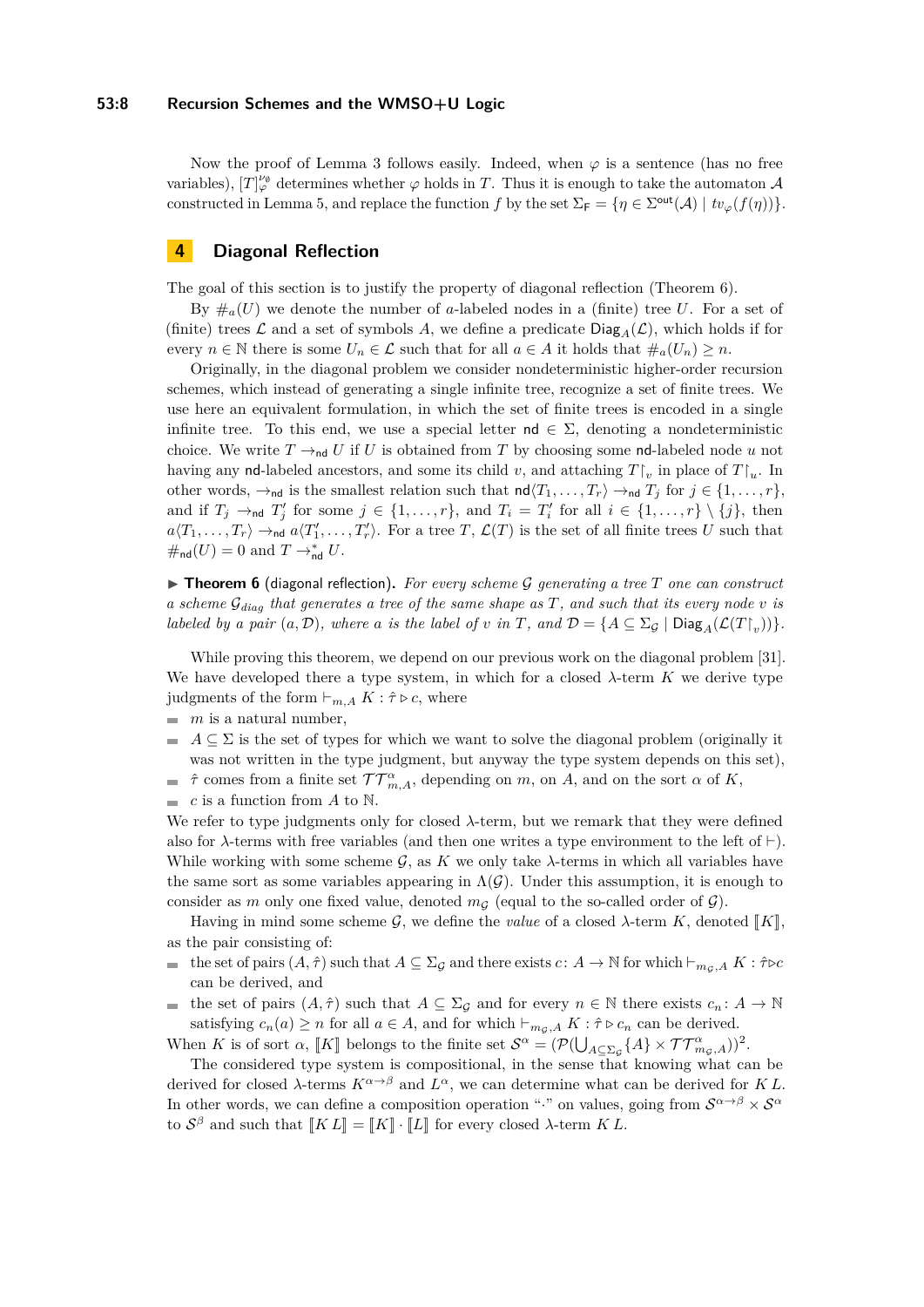We now extend the definition of the value to *λ*-terms *K* that are not closed. To this end, we need a valuation  $\nu$  mapping some variables  $x^{\alpha}$  to elements of  $S^{\alpha}$ , which is defined at least for all free variables of *K*. Then the *value* of *K* (with respect to *ν*), denoted  $[[K]]^{\nu}$ , is defined as  $[X]^{\nu}$ ,  $K^{\nu}$ ,  $V(x)$ , where  $x$ ,  $x$ , are free variables of *K*. is defined as  $[\![\lambda x_1 \cdots \lambda x_k \cdot K]\!] \cdot \nu(x_1) \cdot \ldots \cdot \nu(x_k)$ , where  $x_1, \ldots, x_k$  are free variables of *K*, listed according to some fixed order.

Using an algorithm from [\[31\]](#page-14-8) we can compute  $\llbracket \lambda x_1, \dots, \lambda x_k, K \rrbracket$  for every subterm K of  $\Lambda(G)$ , where, as above,  $x_1, \ldots, x_k$  are free variables of K (recall that  $\Lambda(G)$ ) has finitely many subterms).

Having the above properties in hand, it is easy to deduce the following lemma.

<span id="page-8-0"></span>**Lemma 7.** For every scheme  $\mathcal{G} = (\mathcal{N}, \mathcal{R}, N_0)$  generating a tree T one can construct a scheme  $G'$  that generates a tree of the same shape as  $T$ , and such that its every node  $v$  is *labeled by a pair*  $(a, [K])$ *, where K is some*  $\lambda$ *-term (closed, of sort* **o**) such that  $BT(K) = T|_v$ *.* 

**Proof.** This lemma is proven by literally repeating the construction of Salvati and Walukiewicz [\[33,](#page-14-12) Section 5]. We recall it here for completeness. Without loss of generality we assume that  $\Lambda(\mathcal{G})$  is fully convergent (cf. Fact [2\)](#page-3-1).

For every sort  $\alpha$ , let  $[\alpha] = \underbrace{\mathbf{0} \rightarrow \ldots \rightarrow \mathbf{0} \rightarrow \mathbf{0}}$ . When  $\tau_1, \ldots, \tau_{|\mathcal{S}^{\alpha}|}$  are all elements of  $\mathcal{S}^{\alpha}$ , listed |S*α*|

in some fixed order, we let  $(\tau_i)_{\lambda} = \lambda x_1^{\circ} \cdots \lambda x_{|\mathcal{S}^{\alpha}|}^{\circ} x_i$  for  $i \in \{1, \ldots, |\mathcal{S}^{\alpha}|\}$ ; these  $\lambda$ -terms are of sort [ $\alpha$ ]. Given a *λ*-term *K* of sort [ $\alpha$ ], and  $K_1, \ldots, K_{|\mathcal{S}^{\alpha}|}$  of sort  $\beta_1 \rightarrow \ldots \rightarrow \beta_s \rightarrow \infty$ , we write case  $K\{\tau_i \leadsto K_i\}_{\tau_i \in S^\alpha}$  for

$$
\lambda y_1^{\beta_1} \cdots \lambda y_s^{\beta_s} \cdot K\left(K_1 y_1 \ldots y_s\right) \ldots \left(K_{|\mathcal{S}^{\alpha}|} y_1 \ldots y_s\right).
$$

We notice that for  $K = (\tau_j)_\lambda$  this  $\lambda$ -term  $\beta$ -reduces to  $\lambda y_1^{\beta_1} \cdots \lambda y_s^{\beta_s}$ .  $K_j y_1 \cdots y_s$ , which in turn is *η*-equivalent to  $K_i$ .

We transform every finite  $\lambda$ -term  $K$  of sort  $\alpha$  to a  $\lambda$ -term  $\langle K \rangle^{\nu}$  of sort  $\alpha^{\bullet}$ , where sorts  $\alpha^{\bullet}$  are defined by induction:  $(\alpha \rightarrow \beta)^{\bullet} = \alpha^{\bullet} \rightarrow [\alpha] \rightarrow \beta^{\bullet}$  and  $\alpha^{\bullet} = \mathsf{o}$ . The translation is defined as follows:

$$
\langle [a\langle K_1, \dots, K_r \rangle] \rangle^{\nu} = (a, [\![ \Lambda_{\mathcal{G}}(a\langle K_1, \dots, K_r \rangle) ]\!]^{\nu}) \langle ([K_1] \rangle^{\nu}, \dots, ([K_r] \rangle^{\nu}),
$$
  
\n
$$
\langle [x^{\alpha}] \rangle^{\nu} = x^{\alpha^{\bullet}},
$$
  
\n
$$
\langle [K L] \rangle^{\nu} = ([K] \rangle^{\nu} ([L] \rangle^{\nu} ([\![ \Lambda_{\mathcal{G}}(L) ]\!]^{\nu}),
$$
  
\n
$$
\langle [\lambda x^{\alpha}.K] \rangle^{\nu} = \lambda x^{\alpha^{\bullet}}.\lambda y^{[\alpha]}.\text{case } y \{ \tau \leadsto ([K] \rangle^{\nu[x^{\alpha} \mapsto \tau]}\}_{\tau \in \mathcal{S}^{\alpha}}.
$$

In the above translation nonterminals are treated as any other variables.

To the resulting scheme G' we take a nonterminal  $N^{\alpha}$ <sup>\*</sup> for every nonterminal  $N^{\alpha}$  of G, and we define  $\mathcal{R}'(N^{\alpha}) = (\mathcal{R}(N^{\alpha}))^{\emptyset}$ , where  $\emptyset$  is the valuation with empty domain. It is not difficult to see that such a scheme  $\mathcal{G}'$  has the expected properties. We remark that when in effect of performing *β*-reductions one obtains a  $\lambda$ -term  $K = (a, \tau) \langle K_1, \ldots, K_r \rangle$ , then  $\tau = \llbracket L \rrbracket$ for some  $\lambda$ -term *L*  $\beta$ -equivalent to *K*, but not necessarily for  $L = K$  (it is not clear from [\[31\]](#page-14-8) whether for *β*-equivalent *λ*-terms *K* and *L* it holds that  $[[K] = [[L]])$ . This is enough for us, as *β*-equivalent *λ*-terms have the same Böhm tree as  $\beta$ -equivalent  $\lambda$ -terms have the same Böhm tree.

It was shown [\[31,](#page-14-8) Theorem 3] that, for a closed  $\lambda$ -term *K* of sort **o**, the set  $\mathcal{D} = \{A \subseteq$  $\Sigma_G$  | Diag<sub>A</sub>( $\mathcal{L}(BT(K))$ } can be computed out of the value  $\llbracket K \rrbracket$ . We can thus easily convert the scheme  $\mathcal{G}'$  from Lemma [7](#page-8-0) to a scheme  $\mathcal{G}_{diag}$  as needed in Theorem [6.](#page-7-0) Indeed, it is enough to replace, in every node constructor appearing in  $\mathcal{G}'$ , the pair  $(a, \tau)$  by the pair  $(a, \mathcal{D})$  for the set  $D$  computed out of the value  $\tau$ .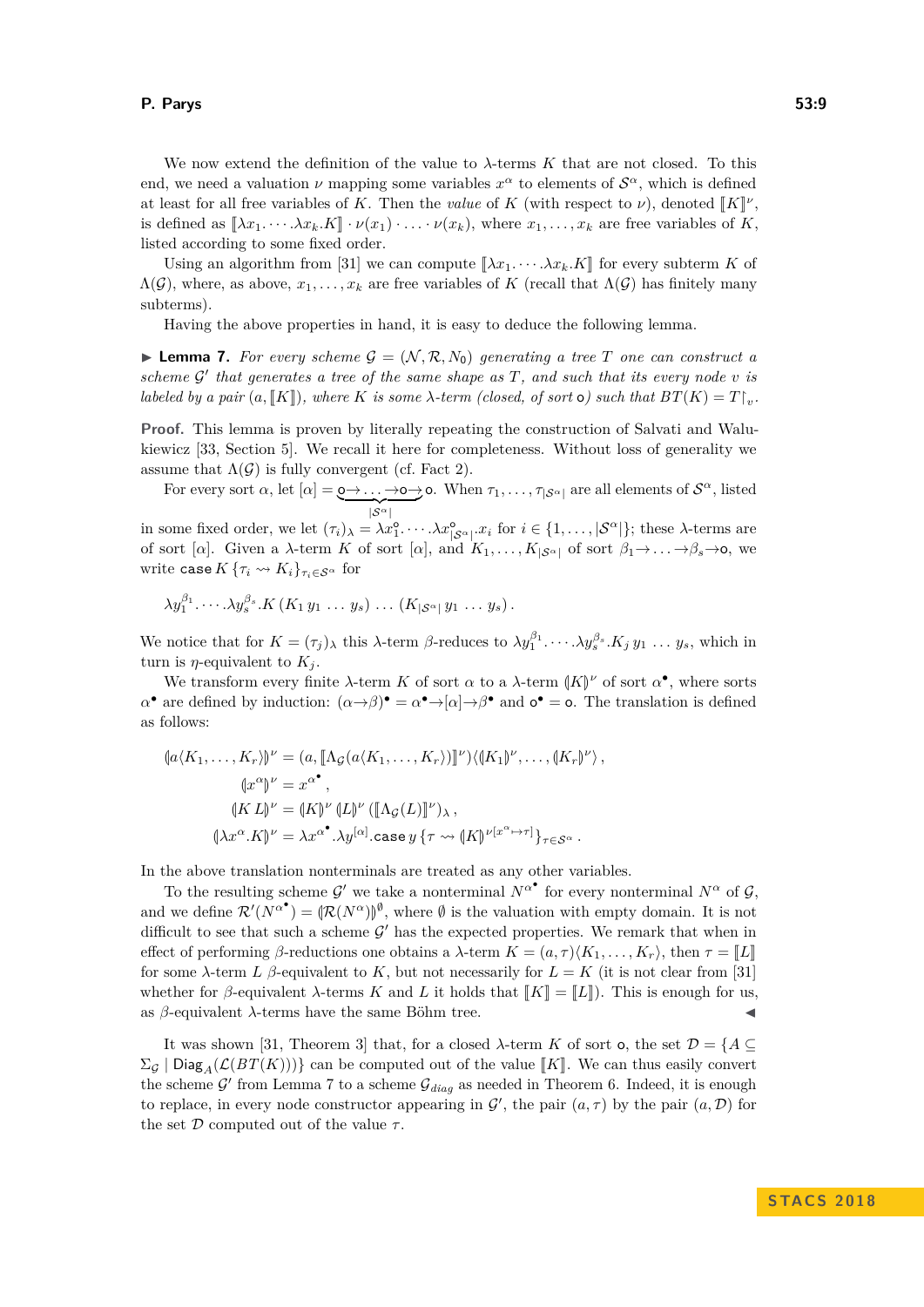## <span id="page-9-0"></span>**5 Proof of the Main Theorem**

In this section we prove our main theorem—Theorem [1.](#page-1-1) To this end, we have to recall two properties of recursion schemes: logical reflection, and closure under composition with finite tree transducers.

By MSO we mean the logic defined similarly to WMSO+U, but where there are no U quantifiers, and where existential quantifiers range over infinite sets. The MSO logic over infinite trees is equivalent to  $\mu$ -calculus and to nondeterministic parity automata.

<span id="page-9-1"></span>I **Fact 8** ([\[9,](#page-12-3) Theorem 2(ii)])**.** *For every scheme* G *generating a tree T and every MSO sentence*  $\varphi$  *one can construct a scheme*  $\mathcal{G}_{\varphi}$  *that generates a tree of the same shape as T, and such that its every node*  $v$  *is labeled by a pair*  $(a, b)$ *, where*  $a$  *is the label of*  $v$  *in*  $T$ *, and*  $b$  *is* tt *if*  $\varphi$  *is satisfied in*  $T\vert_v$  *and* ff *otherwise.* 

A *(deterministic, top-down) finite tree transducer* is a tuple  $\mathcal{T} = (Q, q_0, \Sigma_0, r_{\text{max}}, \delta)$ , where *Q* is a finite set of states,  $q_0 \in Q$  is an initial state,  $\Sigma_0 \subseteq \Sigma$  is a finite alphabet,  $r_{\text{max}}$  is the maximal arity of considered trees, and  $\delta$  is a transition function mapping  $Q \times \Sigma_0 \times \{0, \ldots, r_{\text{max}}\}$  to finite *λ*-terms. A triple  $(q, a, r)$  should be mapped by  $\delta$  to a term that uses only node constructors and variables of the form  $x_{i,p}$ , where  $i \in \{1, \ldots, r\}$  and  $p \in Q$  (applications and  $\lambda$ -binders are not allowed); at least one node constructor has to be used (the whole  $\delta(q, a, r)$  cannot be equal to a variable).

For a  $(\Sigma_0, r_{\max})$ -tree *T* and a state  $q \in Q$ , we define  $\mathcal{T}_q(T)$  by coinduction, as follows: if  $T = a\langle T_1, \ldots, T_r \rangle$ , then  $\mathcal{T}_q(T)$  is the tree obtained from  $\delta(q, a, r)$  by substituting  $\mathcal{T}_p(T_i)$  for the variable  $x_{i,p}$ , for all  $i \in \{1, \ldots, r\}$  and  $p \in Q$ . In the root we start from the initial state, that is, we define  $\mathcal{T}(T) = \mathcal{T}_{q_0}(T)$ . We have the following fact.

<span id="page-9-2"></span>**Fact 9.** For every scheme G generating a tree T, and for every finite tree transducer  $\mathcal{T}$ *one can construct a scheme*  $\mathcal{G}_{\mathcal{T}}$  *that generates the tree*  $\mathcal{T}(T)$ *.* 

This fact follows from the equivalence between schemes and collapsible pushdown sys-tems [\[20\]](#page-13-2), as it is straightforward to compose a collapsible pushdown system with  $\mathcal{T}$  (where due to Fact [2](#page-3-1) we can assume that  $\Lambda(G)$  is fully convergent, i.e., that every node of T is explicitly generated by the collapsible pushdown system).

Having Facts [8](#page-9-1) and [9,](#page-9-2) we now come to our main technical lemma.

<span id="page-9-3"></span>I **Lemma 10.** *For every scheme* G *generating a tree T and every* U*-prefix automaton* A *one can construct a scheme*  $G_A$  *that generates the tree*  $A(T)$ *.* 

It is easy to deduce Theorem [1](#page-1-1) out of Lemma [10.](#page-9-3) Indeed, consider a WMSO+U sentence  $\varphi$  and a scheme  $\mathcal{G}_0$  generating a tree  $T_0$ . By Lemma [3,](#page-4-0)  $\varphi$  is equivalent to a nested U-prefix automaton  $\mathcal{A} = \mathcal{A}_1 \circ \cdots \circ \mathcal{A}_k$ , together with an accepting set  $\Sigma_F$ . By consecutively applying Lemma [10](#page-9-3) for  $i = 1, \ldots, k$ , we combine  $\mathcal{G}_{i-1}$  with  $\mathcal{A}_i$ , obtaining a scheme  $\mathcal{G}_i$  that generates the tree  $T_i = A_i(T_{i-1})$ . The root of  $T_k = A(T_0)$  has label in  $\Sigma_F$  if and only if  $\varphi$  is satisfied in  $T_0$ . Surely this label can be read: having  $\mathcal{G}_k$ , we simply start generating the tree  $T_k$ , until its root is generated (by Fact [2,](#page-3-1) we can assume that  $\Lambda(\mathcal{G}_k)$  is fully convergent).

We now come to the proof of Lemma [10.](#page-9-3) We are thus given a U-prefix automaton  $\mathcal{A} = (Q, Q_{\text{imp}}, \Delta)$ , and a scheme G generating a tree T; our goal is to create a scheme  $\mathcal{G}_{\mathcal{A}}$  that generates the tree  $\mathcal{A}(T)$ . As a first step, we create a finite tree transducer  $\mathcal T$  that converts  $T$ into a tree containing all runs of A on all subtrees of T. Let us write  $Q = \{p_1, \ldots, p_{|Q|}\}\.$  As T we take  $(Q \cup \{q_0, \top\}, q_0, \Sigma_{\mathcal{G}}, r_{\max}(\mathcal{G}), \delta)$ , where  $q_0 \notin Q$  is a fresh state, and  $\delta$  is defined as follows. For  $q \in Q$ ,  $a \in \Sigma_{\mathcal{G}}$ , and  $r \leq r_{\max}(\mathcal{G})$  we take

$$
\delta(q, a, r) = \mathsf{nd}\langle q \langle x_{1,q_{11}}, \ldots, x_{r,q_{1r}} \rangle, \ldots, q \langle x_{1,q_{k1}}, \ldots, x_{r,q_{kr}} \rangle\rangle,
$$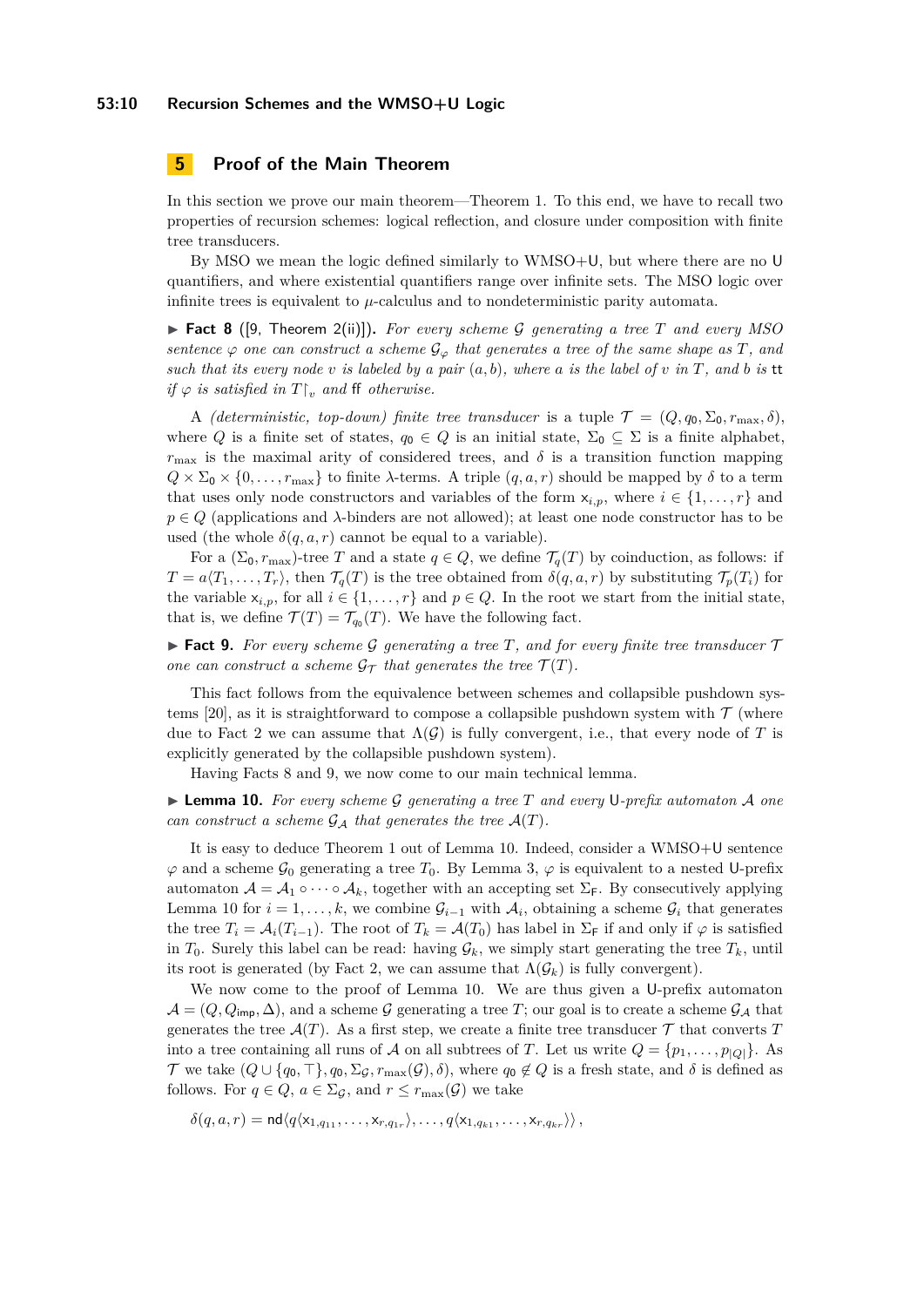take

where  $(q, a, q_{11}, \ldots, q_{1r}), \ldots, (q, a, q_{k1}, \ldots, q_{kr})$  are all elements of  $\Delta$  being of length  $r + 2$ and having *q* and *a* on the first two coordinates. Moreover, for  $a \in \Sigma_g$  and  $r \leq r_{\text{max}}(G)$  we

$$
\delta(q_0, a, r) = a \langle x_{1,q_0}, \dots, x_{r,q_0}, \delta(p_1, a, r), \dots, \delta(p_{|Q|}, a, r) \rangle \quad \text{and} \quad \delta(\top, a, r) = \top \langle \rangle.
$$

We see that  $\mathcal{T}(T)$  contains all nodes of the original tree T. Additionally, below every node *v* coming from *T* we have  $|Q|$  new children, such that subtrees starting in these children describe runs of  $\mathcal A$  on  $T|_v$ , starting in particular states. More precisely, when  $v$  has  $r$  children in *T*, for every  $i \in \{1, ..., |Q|\}$  there is a bijection between trees *U* in  $\mathcal{L}(\mathcal{T}(T)|_{v(r+i)})$  and runs  $\rho$  of  $\mathcal A$  on  $T\upharpoonright_v$  such that  $\rho(\varepsilon) = p_i$ . The label of every node *u* in such a tree  $\hat U$  contains the state assigned by  $\rho$  to *u*, where *U* contains exactly all nodes to which  $\rho$  assigns a state from *Q*, and all minimal nodes to which  $\rho$  assigns  $\top$  (i.e., such that  $\rho$  does not assign  $\top$  to their parents). Recall that by definition  $\rho$  can assign a state from  $Q$  only to a finite prefix of the tree  $T|_v$ , which corresponds to the fact that  $\mathcal{L}(\mathcal{T}(T)|_{v(r+i)})$  contains only finite trees.

Actually, we need to consider a transducer  $\mathcal{T}'$  obtained from  $\mathcal{T}$  by a slight modification: we replace the letter *q* appearing in  $\delta(q, a, r)$  by 1 if  $q \in Q_{\text{imp}}$ , and by 0 if  $q \notin Q_{\text{imp}}$ . Then, for a node *v* of *T* having *r* children, and for  $i \in \{1, \ldots, |Q|\}$ , we have the following equivalence:  $\text{Diag}_{\{1\}}(\mathcal{T}'(T)|_{v(r+i)})$  holds if and only if for every  $n \in \mathbb{N}$  there is a run  $\rho_n$  of A on  $T|_v$  that assigns  $p_i$  to the root of  $T\upharpoonright_v$ , and such that for at least *n* nodes *w* it holds that  $\rho_n(w) \in Q_{\text{imp}}$ .

We now apply Fact [9](#page-9-2) to G and  $\mathcal{T}'$ ; we obtain a scheme  $\mathcal{G}_{\mathcal{T}'}$  that generates the tree  $\mathcal{T}'(T)$ . Then, we apply Theorem [6](#page-7-0) (diagonal reflection) to  $\mathcal{G}_{\mathcal{T}}$ , which gives us a scheme  $\mathcal{G}'$ . The tree T' generated by  $\mathcal{G}'$  has the same shape as  $\mathcal{T}'(T)$ , but in the label of every node w there is additionally written a set  $\mathcal D$  containing these sets  $A \subseteq \Sigma$  for which  $\text{Diag}_A(\mathcal L(T\restriction_m))$  holds. Next, using Fact [8](#page-9-1) (logical reflection)  $2|Q|$  times, we annotate every node *v* of T', having r' children, by logical values of the following properties, for  $i = 1, \ldots, |Q|$ :

whether  $r' \geq |Q|$  and  $\mathcal{L}(T'|_{v(r'-|Q|+i)})$  is nonempty, and

whether  $r' \ge |Q|$  and the label  $(a, D)$  of node  $v(r' - |Q| + i)$  in  $T'$  satisfies  $\{1\} \in \mathcal{D}$ .

Clearly both these properties can be expressed in MSO. For nodes *v* coming from *T*, the first property holds when there is a run of  $\mathcal A$  on  $T\mathcal V_v$  that assigns  $p_i$  to the root of  $T\mathcal V_v$ , and the second property holds when for every  $n \in \mathbb{N}$  there is a run  $\rho_n$  of A on  $T\mathcal{L}_v$  that assigns *p*<sup>*i*</sup> to the root of  $T\vert_v$ , and such that for at least *n* nodes *w* it holds that  $\rho_n(w) \in Q_{\text{imp}}$ . Let  $\mathcal{G}''$  be the scheme generating the tree  $T''$  containing these annotations.

Finally, we create  $\mathcal{G}_{\mathcal{A}}$  by slightly modifying  $\mathcal{G}''$ : we replace every node constructor  $(a, \mathcal{D}, \sigma_1, \tau_1, \ldots, \sigma_{|Q|}, \tau_{|Q|}) \langle P_1, \ldots, P_{r+|Q|} \rangle$  with  $f \langle P_1, \ldots, P_r \rangle$ , where  $f: Q \to \{0, 1, 2\}$  is such that  $f(p_i) = 2$  if  $\tau_i = \text{tt}$ , and  $f(p_i) = 1$  if  $\sigma_i = \text{tt}$  but  $\tau_i = \text{ff}$ , and  $f(p_i) = 2$  otherwise, for all  $i \in \{1, \ldots, |Q|\}$  (we do not do anything with node constructors of arity smaller than  $|Q|$ ). In effect only the nodes coming from *T* remain, and they are appropriately relabeled.

## <span id="page-10-0"></span>**6 Extensions**

In this section we give a few possible extensions of our main theorem, saying that we can evaluate WMSO+U sentences on trees generated by recursion schemes. First, we notice that our solution actually proves a stronger result: logical reflection for WMSO+U.

<span id="page-10-1"></span>**Find Theorem 11.** For every scheme G generating a tree T and every WMSO+U sentence  $\varphi$ *one can construct a scheme*  $\mathcal{G}_{\varphi}$  *that generates a tree of the same shape as T*, and such that *its every node*  $v$  *is labeled by a pair*  $(a, b)$ *, where*  $a$  *is the label of*  $v$  *in*  $T$ *, and*  $b$  *is* tt *if*  $\varphi$  *is satisfied in*  $T|_v$  *and* ff *otherwise.*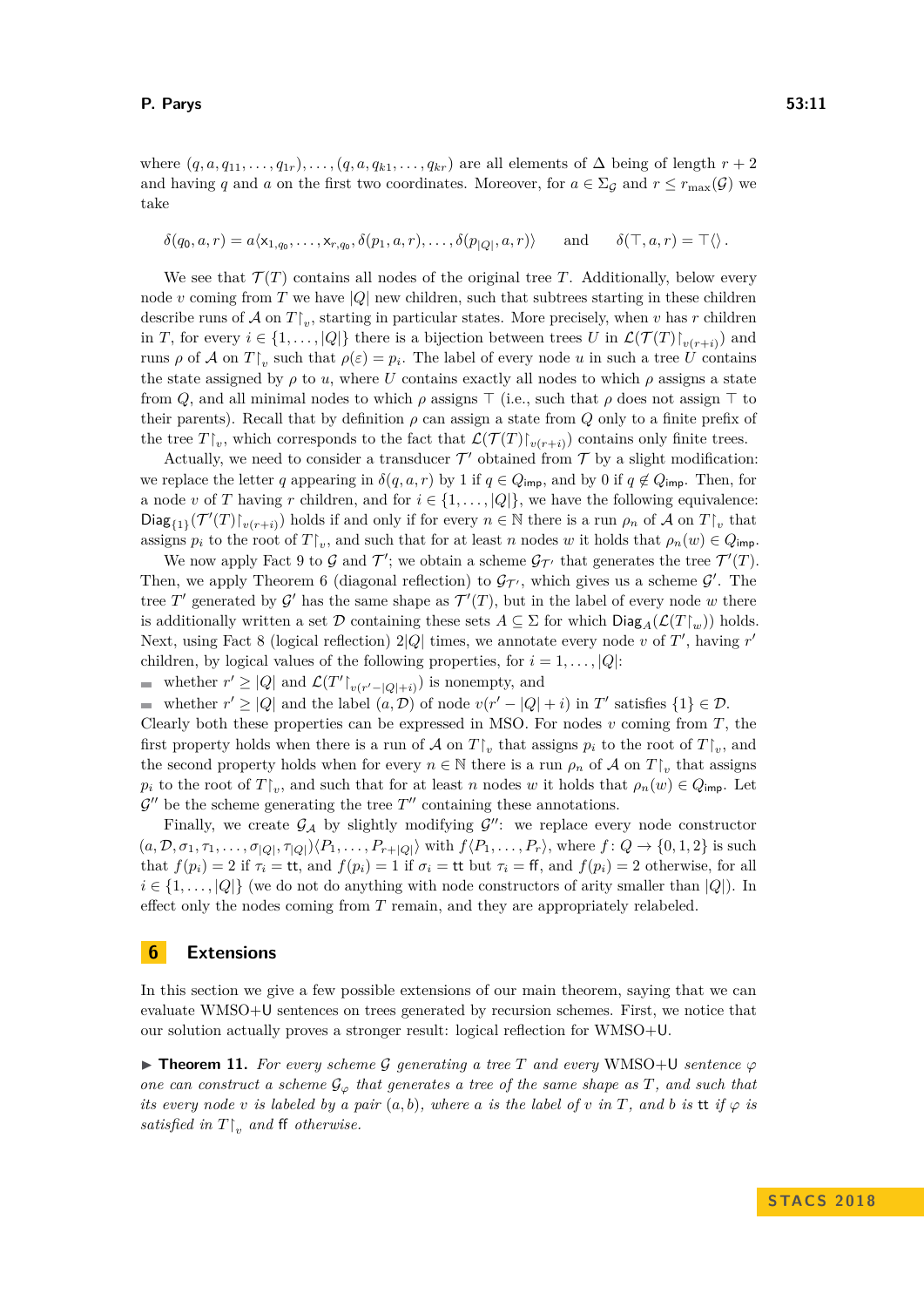#### **53:12 Recursion Schemes and the WMSO+U Logic**

**Proof.** In the proof of Theorem [1](#page-1-1) we have constructed a nested U-prefix automaton  $A$ equivalent to  $\varphi$ , and then a scheme  $\mathcal{G}_{\mathcal{A}}$  that generates the tree  $\mathcal{A}(T)$ . In every node *v* of  $\mathcal{A}(T)$  it is written whether  $T\upharpoonright_v$  satisfies  $\varphi$ . Moreover, by appropriately altering  $\mathcal{A}$ , we can assume that labels of  $\mathcal{A}(T)$  contain also original labels coming from T. Thus in order to obtain  $\mathcal{G}_{\varphi}$  it is enough to appropriately relabel node constructors appearing in  $\mathcal{G}_{\mathcal{A}}$ .

In Theorem [11,](#page-10-1) the formula  $\varphi$  talks only about the subtree starting in *v*. One can obtain a stronger version of logical reflection, where  $\varphi$  is allowed to talk about *v* in the context of the whole tree. This version can be obtained as a simple corollary of Theorem [11](#page-10-1) by using the same methods as in Broadbent, Carayol, Ong, and Serre [\[9,](#page-12-3) Proof of Corollary 2].

 $\triangleright$  **Corollary 12.** For every scheme G generating a tree T and every WMSO+U formula  $\varphi(X)$ *with one free variable X, one can construct a scheme*  $\mathcal{G}_{\varphi}$  *that generates a tree of the same shape as*  $T$ *, and such that its every node*  $v$  *is labeled by a pair*  $(a, b)$ *, where*  $a$  *is the label of*  $v$ *in T, and b is* tt *if*  $\varphi$  *is satisfied in T with X valuated to*  $\{v\}$ *, and* ff *otherwise.* 

For MSO it is possible to prove another property, called effective selection [\[12\]](#page-12-4). This time we are given an MSO sentence  $\varphi$  of the form  $\exists X.\psi$ . Assuming that  $\varphi$  is satisfied in the tree *T* generated by a scheme  $\mathcal{G}$ , one wants to compute an example set  $X^T$  of nodes of  $T$ , such that  $\psi$  is true in *T* with the variable *X* valuated to this set  $X<sup>T</sup>$ . In particular, it is possible to create a scheme  $\mathcal{G}_{\varphi}$  which generates a tree of the same shape as *T*, in which nodes belonging to some such example set  $X<sup>T</sup>$  are marked. In WMSO+U we can only quantify over finite sets, so the analogous property for  $\varphi = \exists_{fin} X.\psi$  can be trivially obtained (and hence it is not so interesting). Indeed, there are only countably many finite sets  $X<sup>T</sup>$ , so we may try one after another, until we find some set for which  $\psi$  is satisfied; it is easy to hardcode a given set  $X^T$  in the formula (or in the scheme).

We notice that WMSO+U is incomparable to MSO, with respect to the expressive power. As model-checking of MSO sentences is also decidable on trees generated by schemes, we can consider a hybrid logic, covering both MSO and WMSO+U. To obtain such a logic, we introduce to WMSO+U quantifiers ∃*X* ranging over infinite sets *X*, but with the requirement that if U*Y.* $\psi$  is a subformula of  $\exists X.\varphi$  then *X* is not a free variable of U*Y.* $\psi$ . In nested automata equivalent to sentences of this logic, beside of U-prefix automata (responsible for U quantifiers) we also have nondeterministic parity automata (responsible for subformulae using ∃ quantifiers). As we have the reflection property for both kinds of automata, our results generalize to this logic.

Our algorithm has nonelementary complexity. This is unavoidable, as already modelchecking of WMSO sentences on the infinite word over an unary alphabet is nonelementary. It would be interesting to find some other formalism for expressing unboundedness properties, maybe using some model of automata, for which the model-checking problem has better complexity. We leave this issue for future work.

Finally, we remark that in our solution we do not use the full power of the diagonal problem, we only use the single-letter case. On the other hand, it seems that WMSO+U (and full MSO as well) is not capable to express the diagonal problem, only its single-letter case. Thus another direction for a future work is to extend WMSO+U to a logic that can actually express the diagonal problem. As a possible candidate we see the qcMSO logic introduced in Kaiser, Lang, Leßenich, and Löding [\[21\]](#page-13-9), in which the diagonal problem is expressible.

#### **References**

<span id="page-11-0"></span>**1** Alfred V. Aho. Indexed grammars - an extension of context-free grammars. *J. ACM*, 15(4):647–671, 1968. [doi:10.1145/321479.321488](http://dx.doi.org/10.1145/321479.321488).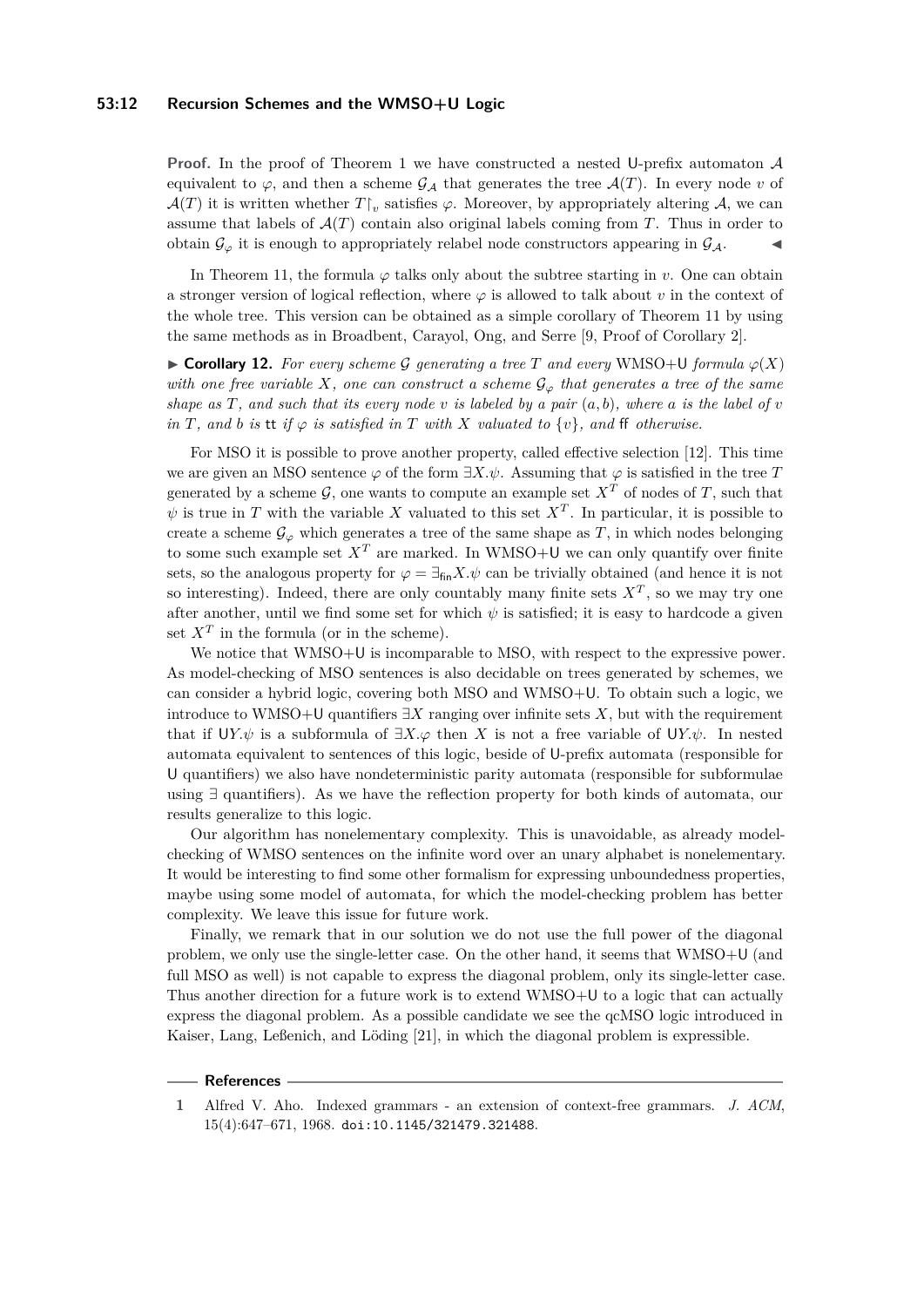- <span id="page-12-10"></span>**2** Achim Blumensath, Thomas Colcombet, and Christof Löding. Logical theories and compatible operations. In Jörg Flum, Erich Grädel, and Thomas Wilke, editors, *Logic and Automata: History and Perspectives [in Honor of Wolfgang Thomas].*, volume 2 of *Texts in Logic and Games*, pages 73–106. Amsterdam University Press, 2008.
- <span id="page-12-6"></span>**3** Mikołaj Bojańczyk. A bounding quantifier. In Jerzy Marcinkowski and Andrzej Tarlecki, editors, *Computer Science Logic, 18th International Workshop, CSL 2004, 13th Annual Conference of the EACSL, Karpacz, Poland, September 20-24, 2004, Proceedings*, volume 3210 of *Lecture Notes in Computer Science*, pages 41–55. Springer, 2004. [doi:10.1007/](http://dx.doi.org/10.1007/978-3-540-30124-0_7) [978-3-540-30124-0\\_7](http://dx.doi.org/10.1007/978-3-540-30124-0_7).
- <span id="page-12-7"></span>**4** Mikołaj Bojańczyk. Weak MSO with the unbounding quantifier. *Theory Comput. Syst.*, 48(3):554–576, 2011. [doi:10.1007/s00224-010-9279-2](http://dx.doi.org/10.1007/s00224-010-9279-2).
- <span id="page-12-9"></span>**5** Mikołaj Bojańczyk. Weak MSO+U with path quantifiers over infinite trees. In Javier Esparza, Pierre Fraigniaud, Thore Husfeldt, and Elias Koutsoupias, editors, *Automata, Languages, and Programming - 41st International Colloquium, ICALP 2014, Copenhagen, Denmark, July 8-11, 2014, Proceedings, Part II*, volume 8573 of *Lecture Notes in Computer Science*, pages 38–49. Springer, 2014. [doi:10.1007/978-3-662-43951-7\\_4](http://dx.doi.org/10.1007/978-3-662-43951-7_4).
- <span id="page-12-11"></span>**6** Mikołaj Bojańczyk, Pawel Parys, and Szymon Toruńczyk. The MSO+U theory of (n, <) is undecidable. In Nicolas Ollinger and Heribert Vollmer, editors, *33rd Symposium on Theoretical Aspects of Computer Science, STACS 2016, February 17-20, 2016, Orléans, France*, volume 47 of *LIPIcs*, pages 21:1–21:8. Schloss Dagstuhl - Leibniz-Zentrum fuer Informatik, 2016. [doi:10.4230/LIPIcs.STACS.2016.21](http://dx.doi.org/10.4230/LIPIcs.STACS.2016.21).
- <span id="page-12-8"></span>**7** Mikołaj Bojańczyk and Szymon Toruńczyk. Weak MSO+U over infinite trees. In Christoph Dürr and Thomas Wilke, editors, *29th International Symposium on Theoretical Aspects of Computer Science, STACS 2012, February 29th - March 3rd, 2012, Paris, France*, volume 14 of *LIPIcs*, pages 648–660. Schloss Dagstuhl - Leibniz-Zentrum fuer Informatik, 2012. [doi:10.4230/LIPIcs.STACS.2012.648](http://dx.doi.org/10.4230/LIPIcs.STACS.2012.648).
- <span id="page-12-1"></span>**8** Luca Breveglieri, Alessandra Cherubini, Claudio Citrini, and Stefano Crespi-Reghizzi. Multi-push-down languages and grammars. *Int. J. Found. Comput. Sci.*, 7(3):253–292, 1996. [doi:10.1142/S0129054196000191](http://dx.doi.org/10.1142/S0129054196000191).
- <span id="page-12-3"></span>**9** Christopher H. Broadbent, Arnaud Carayol, C.-H. Luke Ong, and Olivier Serre. Recursion schemes and logical reflection. In *Proceedings of the 25th Annual IEEE Symposium on Logic in Computer Science, LICS 2010, 11-14 July 2010, Edinburgh, United Kingdom*, pages 120–129. IEEE Computer Society, 2010. [doi:10.1109/LICS.2010.40](http://dx.doi.org/10.1109/LICS.2010.40).
- <span id="page-12-5"></span>**10** Christopher H. Broadbent and Naoki Kobayashi. Saturation-based model checking of higher-order recursion schemes. In Simona Ronchi Della Rocca, editor, *Computer Science Logic 2013 (CSL 2013), CSL 2013, September 2-5, 2013, Torino, Italy*, volume 23 of *LIPIcs*, pages 129–148. Schloss Dagstuhl - Leibniz-Zentrum fuer Informatik, 2013. [doi:10.4230/LIPIcs.CSL.2013.129](http://dx.doi.org/10.4230/LIPIcs.CSL.2013.129).
- <span id="page-12-2"></span>**11** Christopher H. Broadbent and C.-H. Luke Ong. On global model checking trees generated by higher-order recursion schemes. In Luca de Alfaro, editor, *Foundations of Software Science and Computational Structures, 12th International Conference, FOSSACS 2009, Held as Part of the Joint European Conferences on Theory and Practice of Software, ETAPS 2009, York, UK, March 22-29, 2009. Proceedings*, volume 5504 of *Lecture Notes in Computer Science*, pages 107–121. Springer, 2009. [doi:10.1007/978-3-642-00596-1\\_9](http://dx.doi.org/10.1007/978-3-642-00596-1_9).
- <span id="page-12-4"></span>**12** Arnaud Carayol and Olivier Serre. Collapsible pushdown automata and labeled recursion schemes: Equivalence, safety and effective selection. In *Proceedings of the 27th Annual IEEE Symposium on Logic in Computer Science, LICS 2012, Dubrovnik, Croatia, June 25-28, 2012*, pages 165–174. IEEE Computer Society, 2012. [doi:10.1109/LICS.2012.73](http://dx.doi.org/10.1109/LICS.2012.73).
- <span id="page-12-0"></span>**13** Lorenzo Clemente, Pawel Parys, Sylvain Salvati, and Igor Walukiewicz. Ordered treepushdown systems. In Prahladh Harsha and G. Ramalingam, editors, *35th IARCS An-*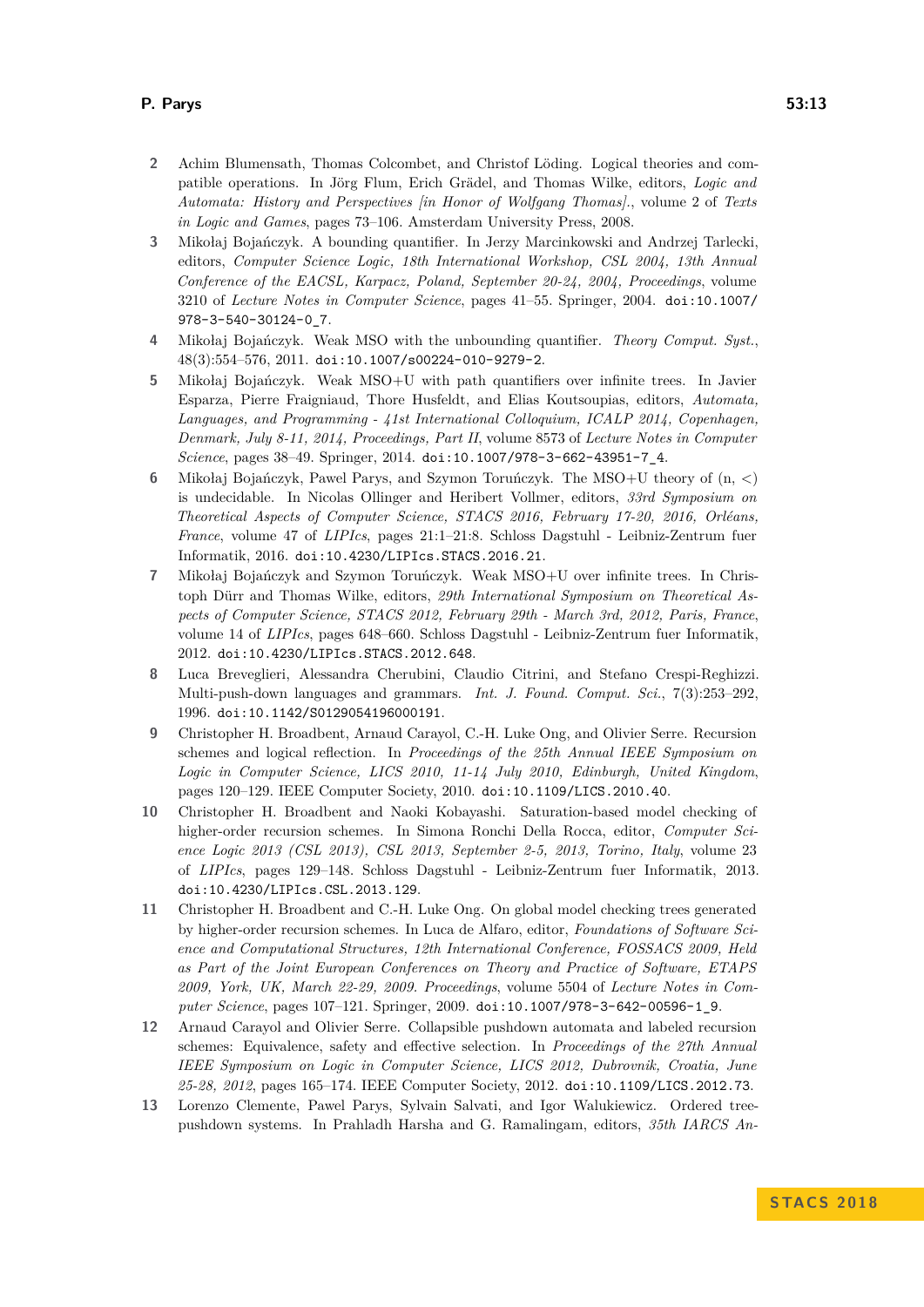*nual Conference on Foundation of Software Technology and Theoretical Computer Science, FSTTCS 2015, December 16-18, 2015, Bangalore, India*, volume 45 of *LIPIcs*, pages 163– 177. Schloss Dagstuhl - Leibniz-Zentrum fuer Informatik, 2015. [doi:10.4230/LIPIcs.](http://dx.doi.org/10.4230/LIPIcs.FSTTCS.2015.163) [FSTTCS.2015.163](http://dx.doi.org/10.4230/LIPIcs.FSTTCS.2015.163).

- <span id="page-13-5"></span>**14** Lorenzo Clemente, Pawel Parys, Sylvain Salvati, and Igor Walukiewicz. The diagonal problem for higher-order recursion schemes is decidable. In Martin Grohe, Eric Koskinen, and Natarajan Shankar, editors, *Proceedings of the 31st Annual ACM/IEEE Symposium on Logic in Computer Science, LICS '16, New York, NY, USA, July 5-8, 2016*, pages 96–105. ACM, 2016. [doi:10.1145/2933575.2934527](http://dx.doi.org/10.1145/2933575.2934527).
- <span id="page-13-6"></span>**15** Wojciech Czerwinski, Wim Martens, Lorijn van Rooijen, and Marc Zeitoun. A note on decidable separability by piecewise testable languages. In Adrian Kosowski and Igor Walukiewicz, editors, *Fundamentals of Computation Theory - 20th International Symposium, FCT 2015, Gdańsk, Poland, August 17-19, 2015, Proceedings*, volume 9210 of *Lecture Notes in Computer Science*, pages 173–185. Springer, 2015. [doi:10.1007/978-3-319-22177-9\\_14](http://dx.doi.org/10.1007/978-3-319-22177-9_14).
- <span id="page-13-0"></span>**16** Werner Damm. The IO- and oi-hierarchies. *Theor. Comput. Sci.*, 20:95–207, 1982. [doi:](http://dx.doi.org/10.1016/0304-3975(82)90009-3) [10.1016/0304-3975\(82\)90009-3](http://dx.doi.org/10.1016/0304-3975(82)90009-3).
- <span id="page-13-8"></span>**17** Solomon Feferman and Robert Lawson Vaught. The first order properties of products of algebraic systems. *Fundamenta Mathematicae*, 47(1):57–103, 1959. URL: [http://eudml.](http://eudml.org/doc/213526) [org/doc/213526](http://eudml.org/doc/213526).
- <span id="page-13-7"></span>**18** Tobias Ganzow and Lukasz Kaiser. New algorithm for weak monadic second-order logic on inductive structures. In Anuj Dawar and Helmut Veith, editors, *Computer Science Logic, 24th International Workshop, CSL 2010, 19th Annual Conference of the EACSL, Brno, Czech Republic, August 23-27, 2010. Proceedings*, volume 6247 of *Lecture Notes in Computer Science*, pages 366–380. Springer, 2010. [doi:10.1007/978-3-642-15205-4\\_29](http://dx.doi.org/10.1007/978-3-642-15205-4_29).
- <span id="page-13-4"></span>**19** Matthew Hague, Jonathan Kochems, and C.-H. Luke Ong. Unboundedness and downward closures of higher-order pushdown automata. In Rastislav Bodík and Rupak Majumdar, editors, *Proceedings of the 43rd Annual ACM SIGPLAN-SIGACT Symposium on Principles of Programming Languages, POPL 2016, St. Petersburg, FL, USA, January 20 - 22, 2016*, pages 151–163. ACM, 2016. [doi:10.1145/2837614.2837627](http://dx.doi.org/10.1145/2837614.2837627).
- <span id="page-13-2"></span>**20** Matthew Hague, Andrzej S. Murawski, C.-H. Luke Ong, and Olivier Serre. Collapsible pushdown automata and recursion schemes. In *Proceedings of the Twenty-Third Annual IEEE Symposium on Logic in Computer Science, LICS 2008, 24-27 June 2008, Pittsburgh, PA, USA*, pages 452–461. IEEE Computer Society, 2008. [doi:10.1109/LICS.2008.34](http://dx.doi.org/10.1109/LICS.2008.34).
- <span id="page-13-9"></span>**21** Lukasz Kaiser, Martin Lang, Simon Leßenich, and Christof Löding. A unified approach to boundedness properties in MSO. In Stephan Kreutzer, editor, *24th EACSL Annual Conference on Computer Science Logic, CSL 2015, September 7-10, 2015, Berlin, Germany*, volume 41 of *LIPIcs*, pages 441–456. Schloss Dagstuhl - Leibniz-Zentrum fuer Informatik, 2015. [doi:10.4230/LIPIcs.CSL.2015.441](http://dx.doi.org/10.4230/LIPIcs.CSL.2015.441).
- <span id="page-13-1"></span>**22** Teodor Knapik, Damian Niwinski, and Pawel Urzyczyn. Higher-order pushdown trees are easy. In Mogens Nielsen and Uffe Engberg, editors, *Foundations of Software Science and Computation Structures, 5th International Conference, FOSSACS 2002. Held as Part of the Joint European Conferences on Theory and Practice of Software, ETAPS 2002 Grenoble, France, April 8-12, 2002, Proceedings*, volume 2303 of *Lecture Notes in Computer Science*, pages 205–222. Springer, 2002. [doi:10.1007/3-540-45931-6\\_15](http://dx.doi.org/10.1007/3-540-45931-6_15).
- <span id="page-13-3"></span>**23** Naoki Kobayashi. A practical linear time algorithm for trivial automata model checking of higher-order recursion schemes. In Martin Hofmann, editor, *Foundations of Software Science and Computational Structures - 14th International Conference, FOSSACS 2011, Held as Part of the Joint European Conferences on Theory and Practice of Software, ETAPS 2011, Saarbrücken, Germany, March 26-April 3, 2011. Proceedings*, volume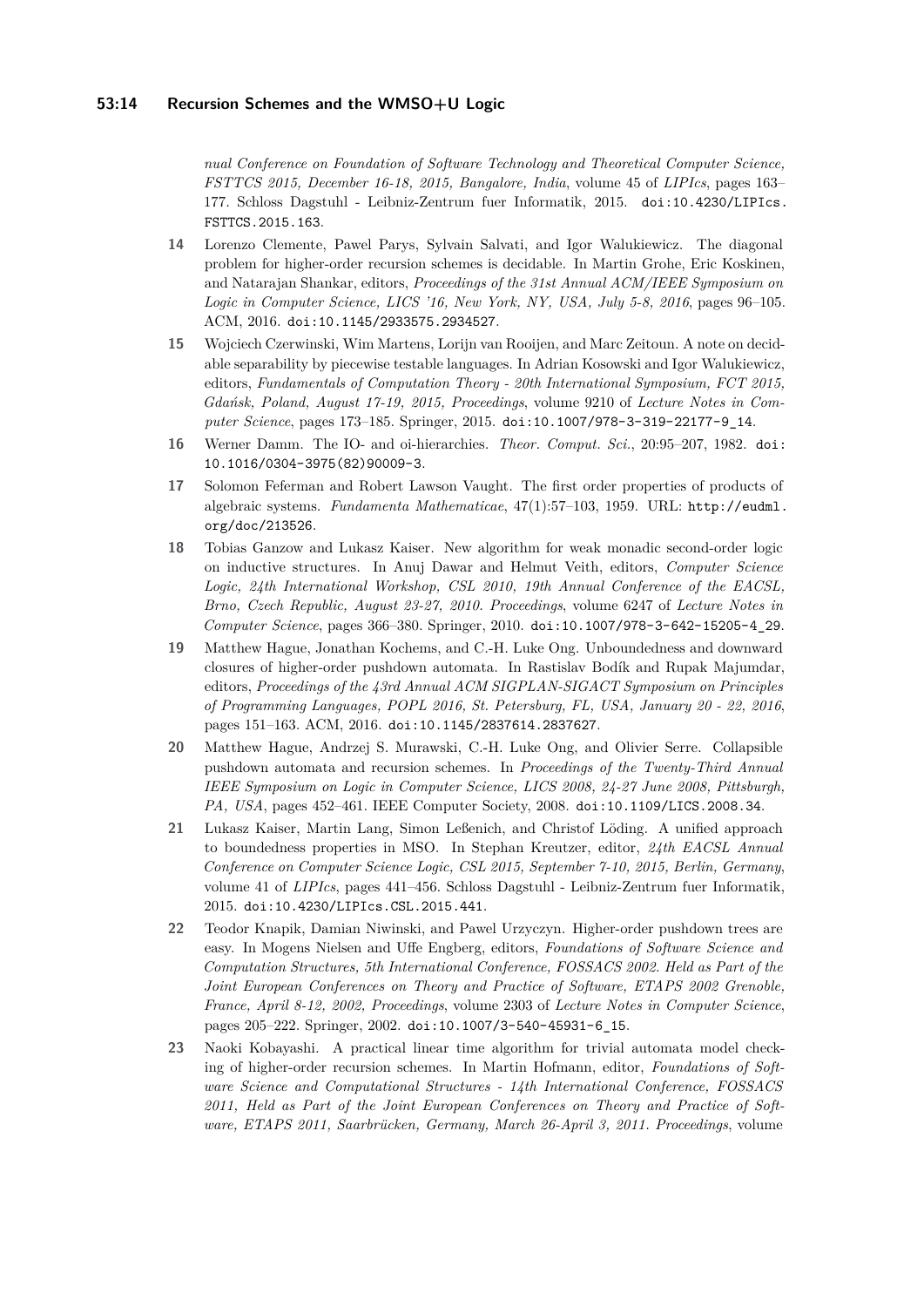6604 of *Lecture Notes in Computer Science*, pages 260–274. Springer, 2011. [doi:10.1007/](http://dx.doi.org/10.1007/978-3-642-19805-2_18) [978-3-642-19805-2\\_18](http://dx.doi.org/10.1007/978-3-642-19805-2_18).

- <span id="page-14-1"></span>**24** Naoki Kobayashi. Model checking higher-order programs. *J. ACM*, 60(3):20:1–20:62, 2013. [doi:10.1145/2487241.2487246](http://dx.doi.org/10.1145/2487241.2487246).
- <span id="page-14-3"></span>**25** Naoki Kobayashi and C.-H. Luke Ong. A type system equivalent to the modal mu-calculus model checking of higher-order recursion schemes. In *Proceedings of the 24th Annual IEEE Symposium on Logic in Computer Science, LICS 2009, 11-14 August 2009, Los Angeles, CA, USA*, pages 179–188. IEEE Computer Society, 2009. [doi:10.1109/LICS.2009.29](http://dx.doi.org/10.1109/LICS.2009.29).
- <span id="page-14-9"></span>**26** Hans Läuchli. A decision procedure for the weak second order theory of linear order. *Studies in Logic and the Foundations of Mathematics*, 50:189–197, 1968. [doi:10.1016/](http://dx.doi.org/10.1016/S0049-237X(08)70525-1) [S0049-237X\(08\)70525-1](http://dx.doi.org/10.1016/S0049-237X(08)70525-1).
- <span id="page-14-7"></span>**27** Robin P. Neatherway and C.-H. Luke Ong. Travmc2: higher-order model checking for alternating parity tree automata. In Neha Rungta and Oksana Tkachuk, editors, *2014 International Symposium on Model Checking of Software, SPIN 2014, Proceedings, San Jose, CA, USA, July 21-23, 2014*, pages 129–132. ACM, 2014. [doi:10.1145/2632362.](http://dx.doi.org/10.1145/2632362.2632381) [2632381](http://dx.doi.org/10.1145/2632362.2632381).
- <span id="page-14-0"></span>**28** C.-H. Luke Ong. On model-checking trees generated by higher-order recursion schemes. In *21th IEEE Symposium on Logic in Computer Science (LICS 2006), 12-15 August 2006, Seattle, WA, USA, Proceedings*, pages 81–90. IEEE Computer Society, 2006. [doi:10.1109/](http://dx.doi.org/10.1109/LICS.2006.38) [LICS.2006.38](http://dx.doi.org/10.1109/LICS.2006.38).
- <span id="page-14-11"></span>**29** Pawel Parys. Intersection types and counting. In Naoki Kobayashi, editor, *Proceedings Eighth Workshop on Intersection Types and Related Systems, ITRS 2016, Porto, Portugal, 26th June 2016.*, volume 242 of *EPTCS*, pages 48–63, 2016. [doi:10.4204/EPTCS.242.6](http://dx.doi.org/10.4204/EPTCS.242.6).
- <span id="page-14-10"></span>**30** Pawel Parys and Szymon Toruńczyk. Models of lambda-calculus and the weak MSO logic. In Jean-Marc Talbot and Laurent Regnier, editors, *25th EACSL Annual Conference on Computer Science Logic, CSL 2016, August 29 - September 1, 2016, Marseille, France*, volume 62 of *LIPIcs*, pages 11:1–11:12. Schloss Dagstuhl - Leibniz-Zentrum fuer Informatik, 2016. [doi:10.4230/LIPIcs.CSL.2016.11](http://dx.doi.org/10.4230/LIPIcs.CSL.2016.11).
- <span id="page-14-8"></span>**31** Paweł Parys. Complexity of the diagonal problem for recursion schemes. Submitted to FSTTCS, 2017.
- <span id="page-14-6"></span>**32** Steven J. Ramsay, Robin P. Neatherway, and C.-H. Luke Ong. A type-directed abstraction refinement approach to higher-order model checking. In Suresh Jagannathan and Peter Sewell, editors, *The 41st Annual ACM SIGPLAN-SIGACT Symposium on Principles of Programming Languages, POPL '14, San Diego, CA, USA, January 20-21, 2014*, pages 61–72. ACM, 2014. [doi:10.1145/2535838.2535873](http://dx.doi.org/10.1145/2535838.2535873).
- <span id="page-14-12"></span>**33** Sylvain Salvati and Igor Walukiewicz. Using models to model-check recursive schemes. In Masahito Hasegawa, editor, *Typed Lambda Calculi and Applications, 11th International Conference, TLCA 2013, Eindhoven, The Netherlands, June 26-28, 2013. Proceedings*, volume 7941 of *Lecture Notes in Computer Science*, pages 189–204. Springer, 2013. [doi:10.1007/978-3-642-38946-7\\_15](http://dx.doi.org/10.1007/978-3-642-38946-7_15).
- <span id="page-14-4"></span>**34** Sylvain Salvati and Igor Walukiewicz. Krivine machines and higher-order schemes. *Inf. Comput.*, 239:340–355, 2014. [doi:10.1016/j.ic.2014.07.012](http://dx.doi.org/10.1016/j.ic.2014.07.012).
- <span id="page-14-5"></span>**35** Sylvain Salvati and Igor Walukiewicz. A model for behavioural properties of higher-order programs. In Stephan Kreutzer, editor, *24th EACSL Annual Conference on Computer Science Logic, CSL 2015, September 7-10, 2015, Berlin, Germany*, volume 41 of *LIPIcs*, pages 229–243. Schloss Dagstuhl - Leibniz-Zentrum fuer Informatik, 2015. [doi:10.4230/](http://dx.doi.org/10.4230/LIPIcs.CSL.2015.229) [LIPIcs.CSL.2015.229](http://dx.doi.org/10.4230/LIPIcs.CSL.2015.229).
- <span id="page-14-2"></span>**36** Sylvain Salvati and Igor Walukiewicz. Simply typed fixpoint calculus and collapsible pushdown automata. *Mathematical Structures in Computer Science*, 26(7):1304–1350, 2016. [doi:10.1017/S0960129514000590](http://dx.doi.org/10.1017/S0960129514000590).